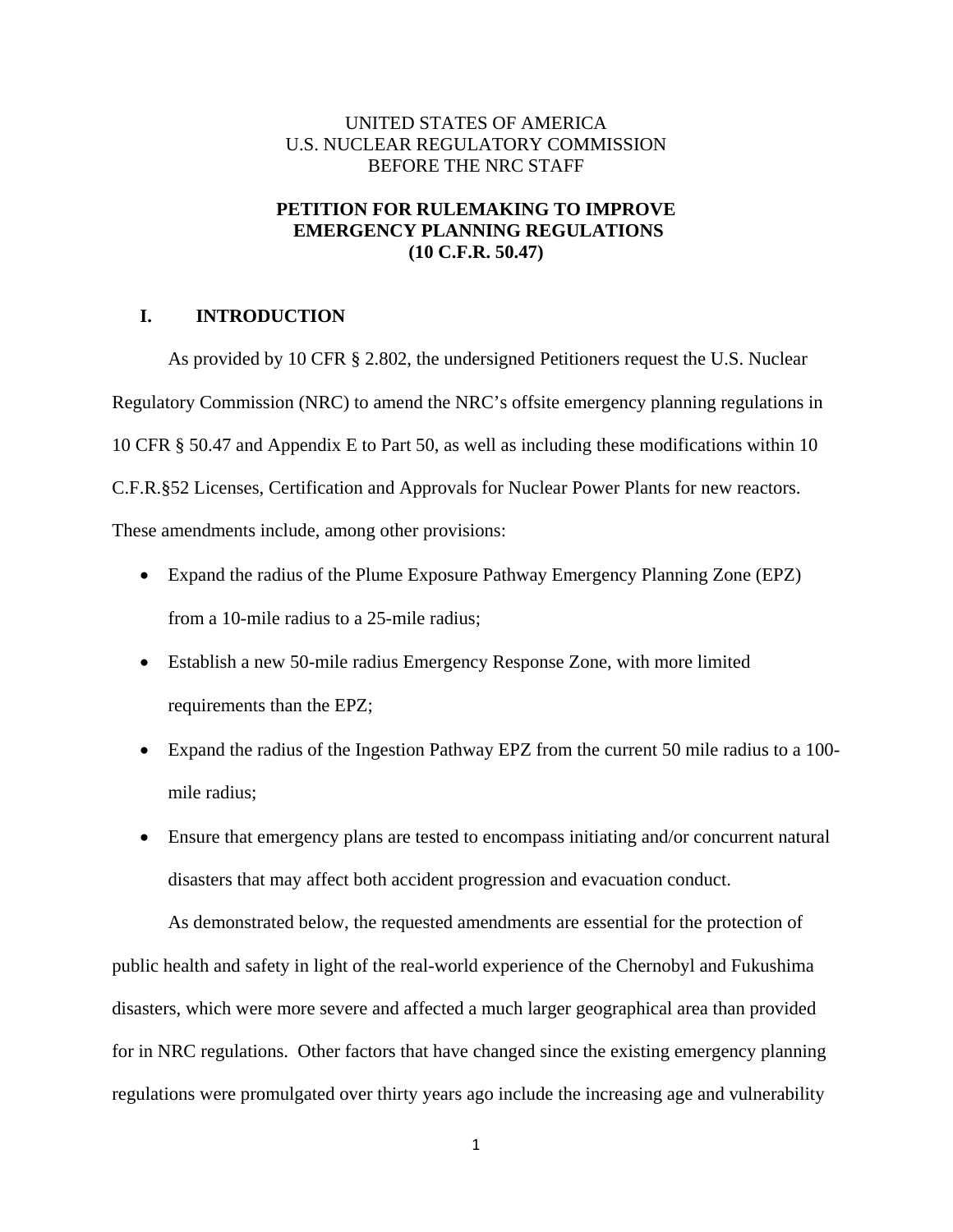of operating reactors, changing weather patterns and increased incidents of natural disasters, and significantly larger populations near many existing reactor sites. Studies currently and previously relied upon to justify the existing 10-mile Emergency Planning Zone, including the State-of-the-Art Reactor Consequence Analyses (SOARCA) report and studies of irradiated (or "spent") fuel pool accident risks, are based on assumptions of reactor and fuel pool accident risk and accident progression and consequences that are significantly underestimated based on realworld experience and more recent understanding of the risks of radiation as documented in the National Academy of Sciences Biological Effects of Ionizing Radiation-VII report.

## **II. STATEMENT OF PETITIONERS' INTEREST IN THE RULEMAKING**

Petitioners are environmental and civic organizations with members who live within 100 miles of U.S. nuclear power plants and who are concerned that current NRC emergency planning requirements are not adequate to protect their health and safety in the event of an accident at the plant.

## **Nuclear Information and Resource Service:**

 Nuclear Information and Resource Service (NIRS) is a non-profit organization based in Takoma Park, Maryland. NIRS is a national information and networking center for people concerned about nuclear power, radioactive waste, radiation and sustainable energy issues. Since its founding in 1978, NIRS has sought to educate and coordinate the public on specific issues, such as licensing of new reactors, radioactive waste transportation, deregulation of radioactive materials, and nuclear reactor safety.

Other Petitioners:

#### **1. Bellefonte Efficiency and Sustainability Team**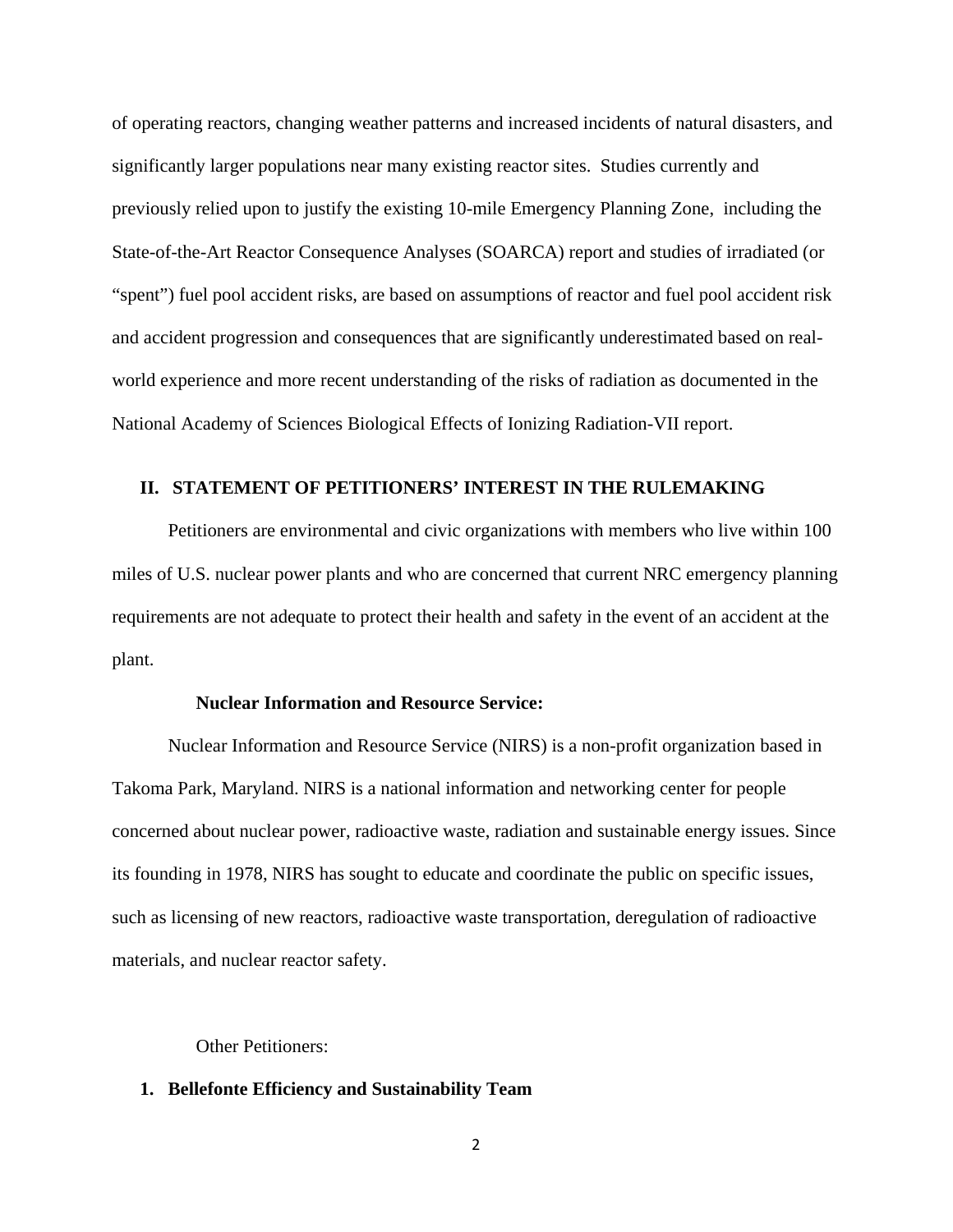Bellefonte Efficiency and Sustainability Team was founded in February 2008 by residents of Alabama and Tennessee to urge the Tennessee Valley Authority to adopt efficient, sustainable energy options.

#### **2. Beyond Nuclear**

Beyond Nuclear is a non-profit organization based in Takoma Park, Maryland. Beyond Nuclear aims to educate and activate the public about the connections between nuclear power and nuclear weapons and the need to abandon both to safeguard our future. Beyond Nuclear advocates for an energy future that is sustainable, benign and democratic. The Beyond Nuclear team works with diverse partners and allies to provide the public, government officials, and the media with the critical information necessary to move humanity toward a world beyond nuclear.

#### **3. Blue Ridge Environmental Defense League**

Founded in 1984, Blue Ridge Environmental Defense League is a regional, communitybased non-profit environmental organization active in Virginia, North Carolina, South Carolina, Tennessee, Alabama and Georgia. BREDL's founding principles are earth stewardship, environmental democracy, social justice, and community empowerment. BREDL is a league of community groups which is unitary, with a common incorporation, financial structure and governing board.

# **4. Citizen Action Coalition**

Citizen Action Coalition's mission is to initiate, facilitate and coordinate citizen action directed to improving the quality of life of all inhabitants of the State of Indiana through principled advocacy of public policies to preserve democracy, conserve natural resources, protect the environment, and provide affordable access to essential human services. CAC has been a stalwart opponent of nuclear and coal generation technologies for more than three decades. Having played a key role in the demise of the problem-plagued Marble Hill nuclear power plant, CAC is no stranger to the devastating environmental and financial risks associated with nuclear technology. With a continued emphasis on truly clean renewables, distributed resources, and energy efficiency, CAC is a firm believer that clean, safe, and affordable energy is not only attainable, but it is our right as an essential human service.

## **5. Citizens Awareness Network**

CAN is a volunteer, grassroots organization, committed to the creation of vibrant communities through the replacement of nuclear reactors in the Northeast with sustainable solutions. In a fight to shut a local nuke, frightened, aroused citizens formed CAN. With over 4,000 members, CAN grew from a local to a regional group, with 4 Northeast chapters. Instrumental in closing 3 reactors in New England, CAN won lawsuits against NRC and nuclear corporations, organized tours to radioactive waste communities, national high level waste tours opposing Yucca Mountain as well as 3 Action camps in southern Vermont. CAN organized a high level waste summit, bringing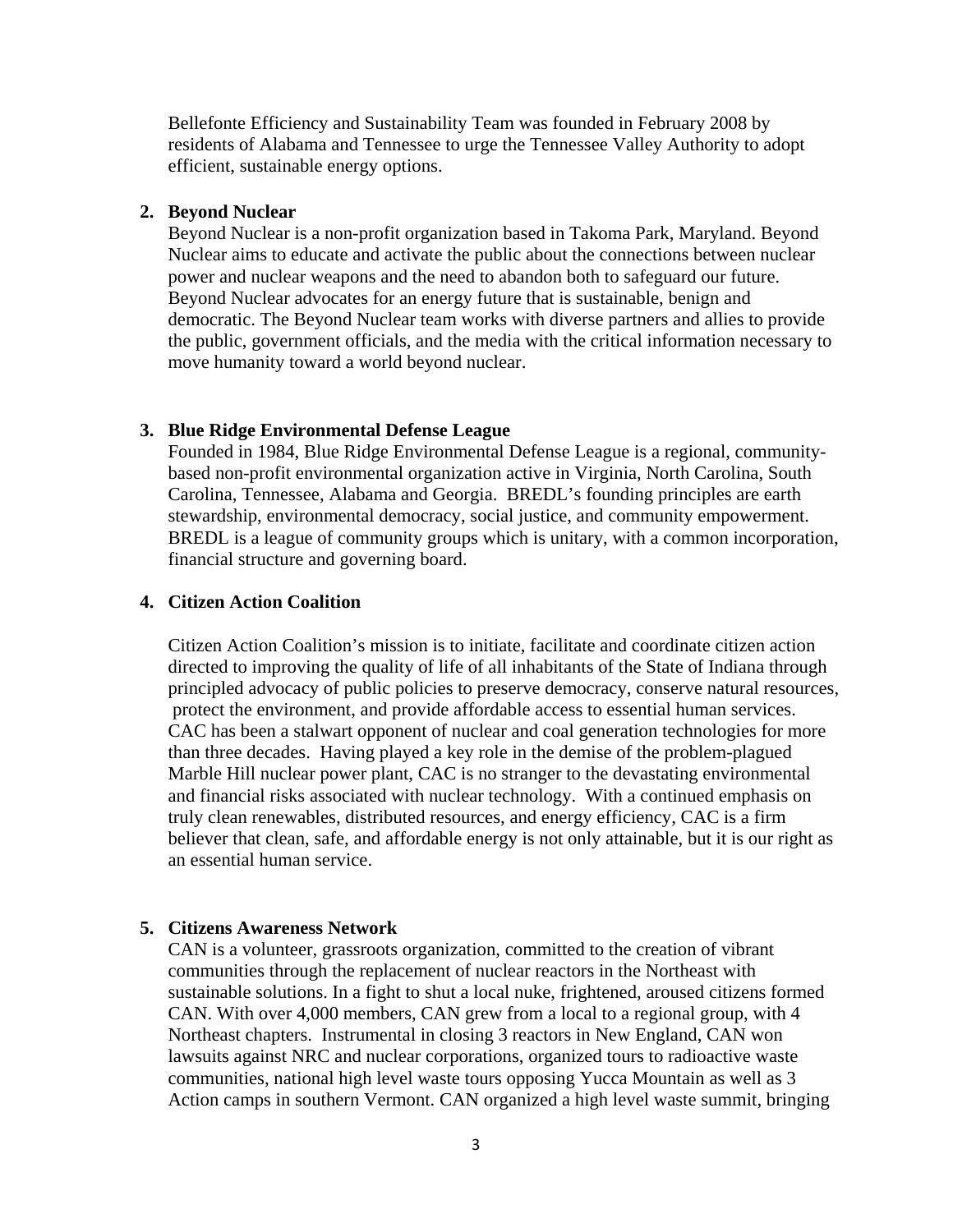together reactor and waste communities to create a waste policy that supports the needs of both communities CAN with other groups, ensured through our community organizing work, as well as lobbying efforts, the Vermont Senate vote to close Vermont Yankee in 2010 and stopped a re-vote in 2011.

#### **6. Citizen Power**

Citizen Power is the outgrowth of 20 years of work for safe, clean and affordable energy. We work to protect the consumer and the environment by influencing public policy through research, education and advocacy. As educators, we disseminate information, in an understandable format, through the media, and by providing direct educational services to requesting organizations. As advocates, we participate in regulatory and legal proceedings at the state, regional and national level that can impact the environment and the regional economy. For more information, see citizenpower.com.

# **7. C-10 Research & Education Foundation**

C-10's prime mission for 20 years, C-10 Foundation has been operating a radiological airborne monitoring system in the Massachusetts Emergency Planning Zone (EPZ) communities near the Seabrook, NH nuclear power plant. This system operates continuously to act as an early warning in the event of any unusual release from the Seabrook plant. C-10 Foundation is pleased to be under contract with the Massachusetts Department of Public Health, Bureau of Environmental Health.

#### **8. Citizens' Environmental Coalition**

Citizens' Environmental Coalition is a statewide coalition of individuals and groups working to protect New York's environment and the public's health from harm. Following the Fukushima disaster in 2011, we determined that to fulfill our mission it would be essential to close all the nuclear reactors in NY, all six of them. We are currently pursuing this agenda through many avenues. New York is home to 6 aged and problemridden nuclear reactors. Indian Point, the most publicized, has 2 plants at the juncture of two earthquake faults and could harm 20 million people in the event of a meltdown. Serious events at any of the other NY reactors could harm over 1 million people. Two of our reactors are Mark 1 designs like those at Fukushima with inadequate containment. In the event of a meltdown-- venting radioactive emissions to the public would be necessary. Since the Fukushima disaster the NRC has not adequately addressed three of the most serious problems that are relevant to the disaster-- earthquake potential, Mark 1 nuclear designs, and the dangers of overcrowded spent fuel pools.

## **9. Coalition for a Nuclear Free Great Lakes**

Coalition for a Nuclear Free Great Lakes (CNFGL - 1986) - Is comprised of safe energy and environmental groups throughout the basin (8 states, 2 provinces) who exchange expertise and documentation on all things nuclear, and then formulate campaigns to address these specific threats. The Great Lakes basin constitutes 20% of Earth's surface fresh water, and is among the most precious resources on our planet. There are some 60 nuclear power plants that could directly impact the basin air-shed and watershed. The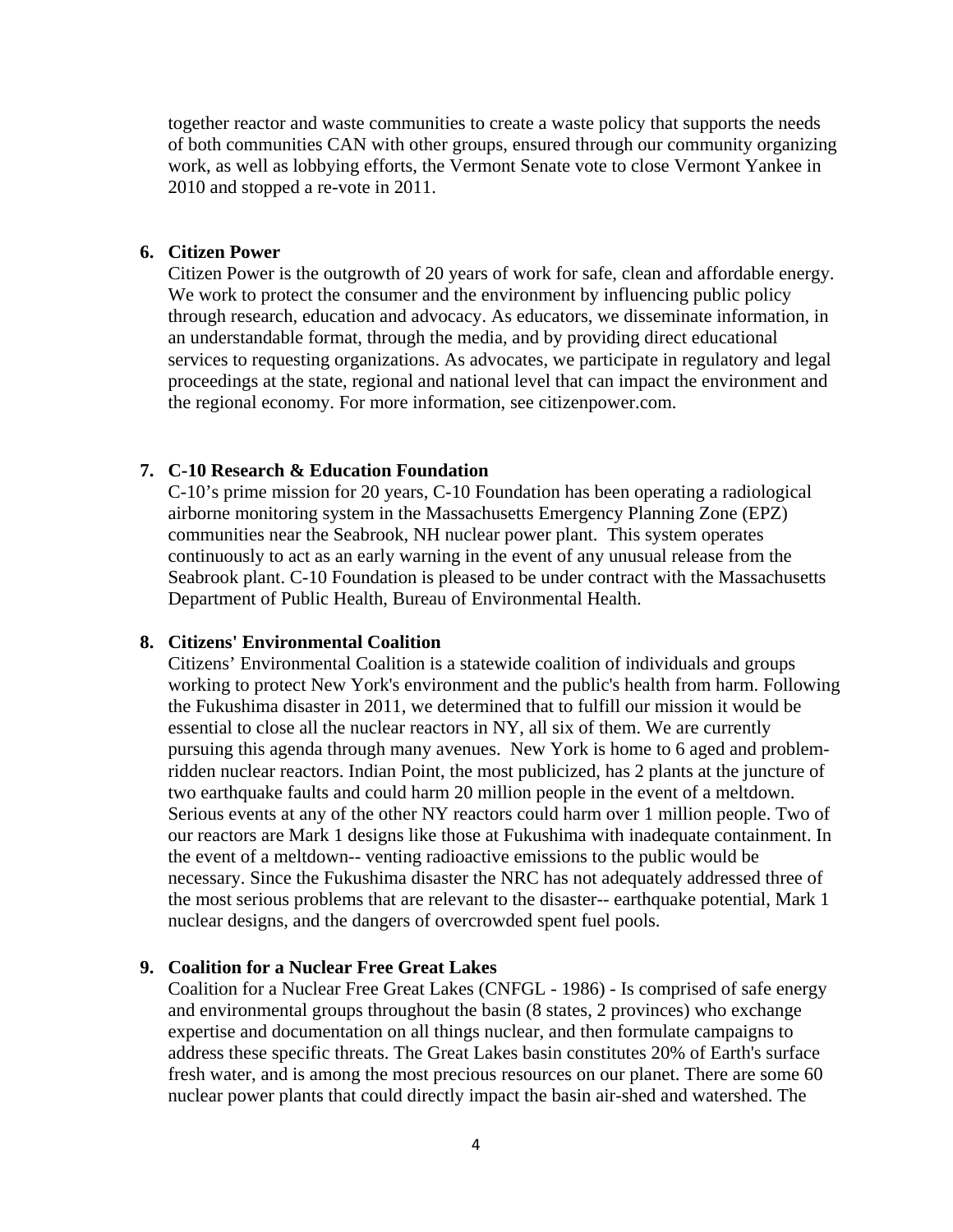Great Lakes are ringed by nuclear reactors and other nuclear installations that represent an acute radiological risk to the region. Chernobyl, and now Fukushima Daiichi, are clear and unmistakable warnings. Eight of ten of the oldest U.S. nuclear reactors are located within the Great Lakes air-shed and watershed.

## **10. Concerned Citizens of Shell Bluff**

Concerned Citizens of Shell Bluff was founded in March 2010 to protect local residents living near Georgia Power's Plant Vogtle from the negative health and economic impacts of nuclear power.

#### **11. Connecticut Coalition Against Millstone**

#### **12. Don't Waste Arizona**

Don't Waste Arizona, Inc. (DWAZ) is a non-profit environmental organization based in Arizona. DWAZ is especially concerned about emergency planning, emergency response issues, and nuclear reactor and waste issues, has served as a member of the Maricopa County Local Emergency Planning Committee for over ten years, and operates a website dedicated to emergency planning issues. (Maricopa County is the home of the Palo Verde Nuclear Generating Station.) DWAZ has been a significant enforcer of the Emergency Planning and Community Right to Know Act.

#### **13. Don't Waste Michigan**

Don't Waste Michigan (DWM - 1987) first comprised of citizens throughout the state organized to stop the nuclear power industry from targeting Michigan to become a nuclear waste dump, the campaign was successful. DWM continues to be active and to educate the public about nuclear waste, and where it comes from. DWM is a frequent intervenor of record in Federal Court on nuclear matters in Michigan. Currently DWM is intervenor of record to stop the proposed Fermi 3 nuclear plant, and to stop Davis-Besse re-licensing. Recently DWM became intervenor on the Fermi 2 located on Lake Erie south of Detroit calling for shut-down. The Fermi 2 has been identified as the largest Fukushima design (Mark I) reactor in the world. DWM frequently joins in coalition with environmental groups and conducts a series of conference under the banner Nuclear Free Great Lakes Action Camps.

#### **14. The Ecology Part of Florida**

The Ecology Party of Florida is a Florida political party that believes environmental destruction is the most important issue facing America today. The goals of the party are: to have elected officials who place environmental issues at the top of their agendas, to inform voters on issues related to the environment, and to use legal means to protect the ecosystem. The Ecology Party was founded in 2007, and is headquartered at 641 SW 6th Ave, Ft Lauderdale, FL.

#### **15. Empire State Consumer Project, Inc.**

The purpose of Empire State Consumer Project is to reduce the use of pesticides and other chemicals toxic too human and environmental health and well-being to benefit the health and well-being of all consumers especially children. We have tested products such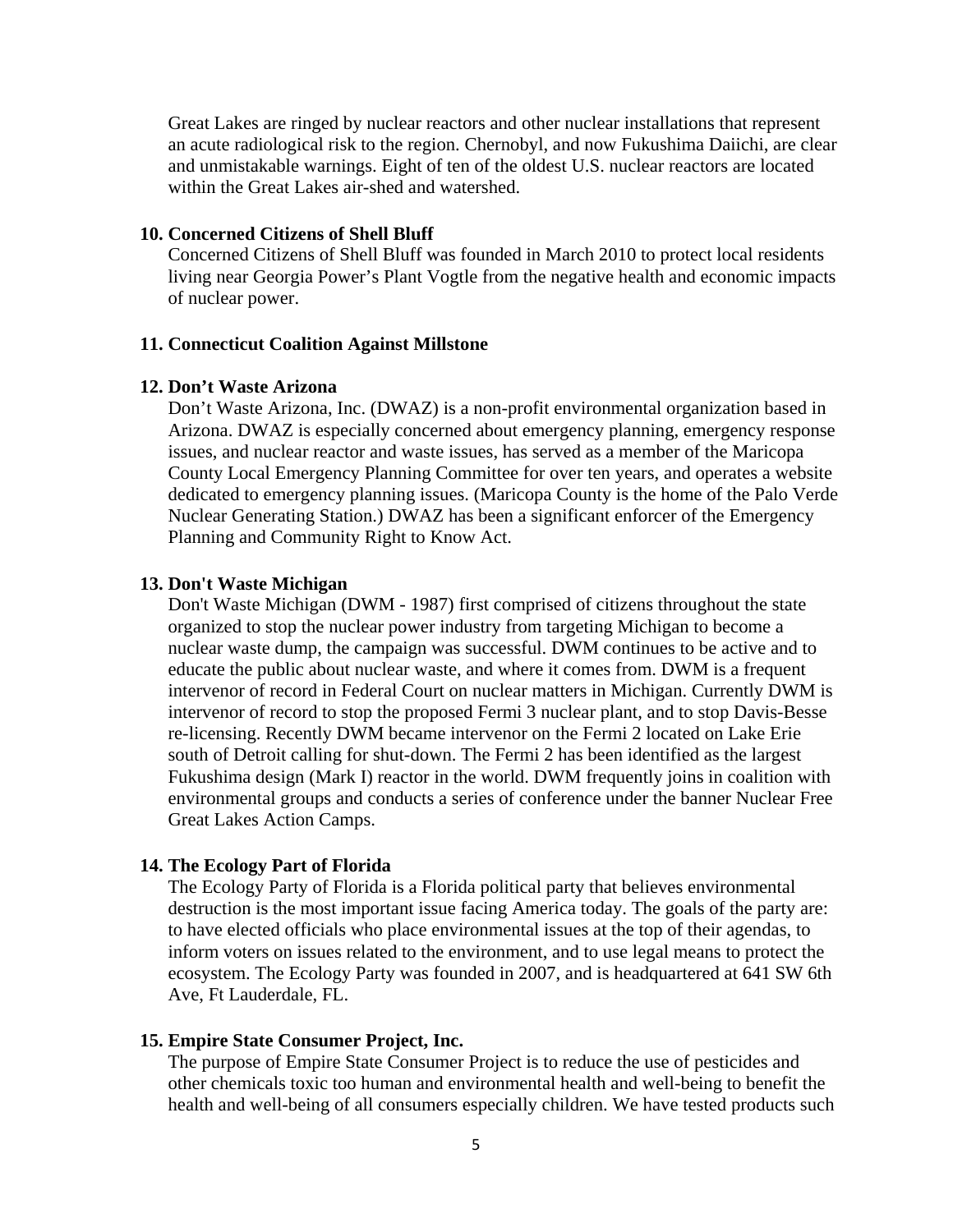as imported jewelry for heavy metals. We are now in the process of working to set standards for the amount of cadmium that can leach from children's jewelry: we are working with Food and Water Watch on setting standards for the amount of arsenic allowed in food; helping consumer deal with contamination of their towns (Le Roy, New York)

#### **16. GRAMMES (Grandmothers, Mothers, and More for Energy Safety)**

GRAMMES is a grassroots networking organization working for safe, renewable energy choices. We are part of a coalition that fought the relicensing of Oyster Creek Nuclear Generating Station in New Jersey, and continue efforts to improve safety conditions while lobbying for a closure of the plant.

#### **17. Greenpeace**

Greenpeace is one of 40 national Greenpeace organizations worldwide, Greenpeace, Inc. (hereafter "Greenpeace") is a non-profit membership organization registered with the Internal Revenue Service as a  $501(c)(4)$  non-profit entity. Our national headquarters are located in Washington DC, with other offices located across the United States. Greenpeace members rely on Greenpeace to represent their interests in the protection of the environment. We reach out to our members through a quarterly newsletter and occasional e-mail messages, and to the public as well as our members through our website and pursuit of media coverage of our campaigning efforts. Greenpeace uses peaceful protest and creative communication to expose global environmental problems and to promote solutions that are essential to a green and peaceful future. Since 1971, Greenpeace has been a leading voice of the environmental movement in taking a stand against powerful political and corporate interests whose policies put the planet at risk. Greenpeace furthers its mission through research, advocacy, public education, lobbying, and litigation with a staff that includes scientists, lawyers, campaigners, policy experts, and communications specialists.

## **18. Indian Point Safe Energy Coalition (IPSEC)**

The Indian Point Safe Energy Coalition (IPSEC) is a nonprofit, non-partisan coalition of citizen, civic, environmental, health and public policy organizations that formed in the aftermath of the Sept. 11 attack in response to a flood of citizen concerns about the security and safety of the Indian Point nuclear power plants located approximately 24 miles from New York City.

#### **19. Jersey Shore Nuclear Watch**

Jersey Shore Nuclear Watch was formed 11 years ago with the mission of shutting down Oyster Creek Nuclear Power Plant as soon as possible. In 2002, we filed a petition with the NRC challenging on site dry cask storage casks and called for a public hearing. Twenty eight out of 33 municipalities supported the JSNW petition. In 2005, JSNW was part of a coalition opposing the relicensing of Oyster Creek. More than 20 municipalities adopted resolutions opposed to relicensing.

#### **20. Missourians for Safe Energy**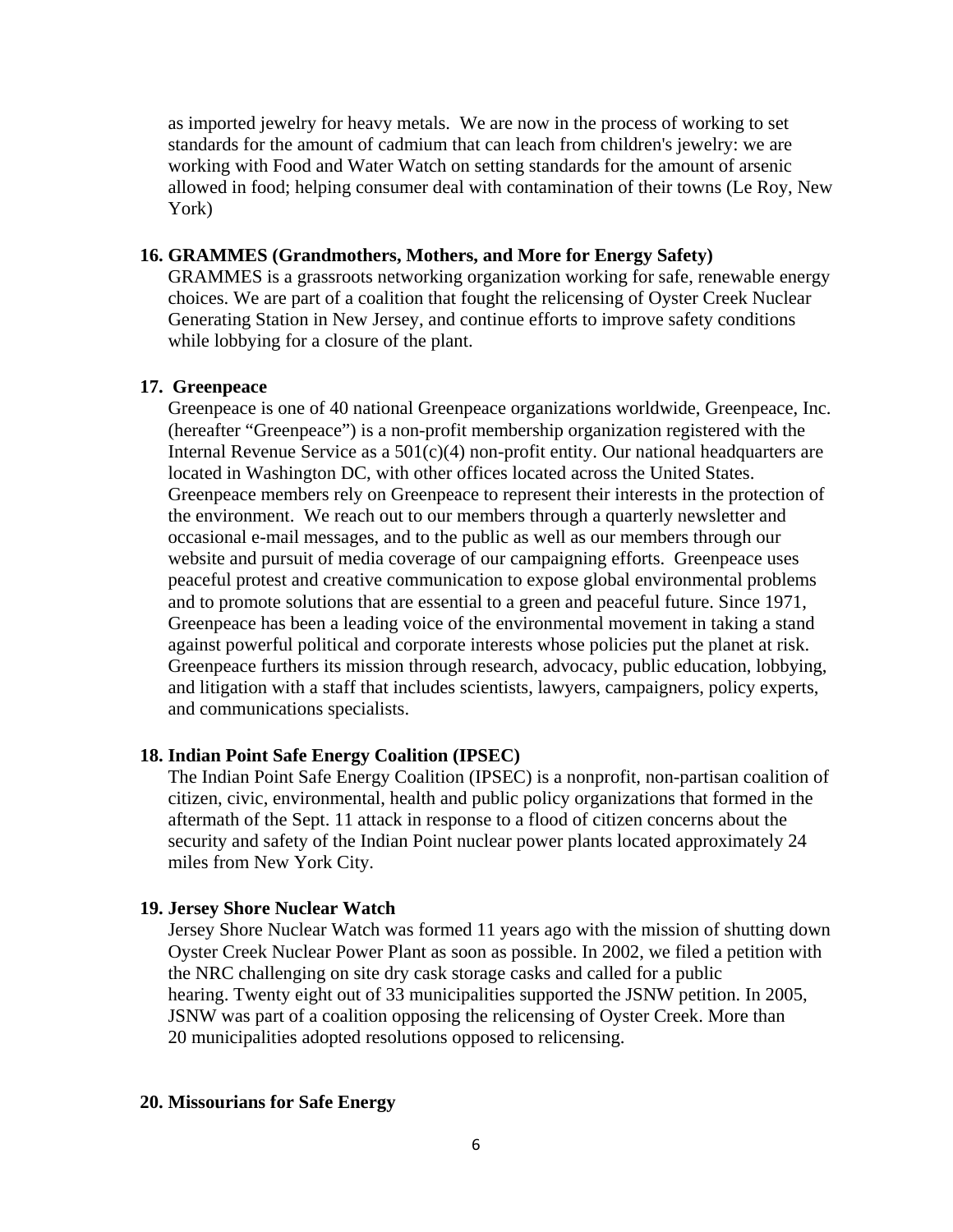Missourians for Safe Energy is a grassroots, non-profit group engaged in public education and advocacy to promote a sustainable, clean energy future. MSE is the energy policy arm of Mid-Missouri Peaceworks, a multi-issue, membership-based organization with approximately 500 member households. MSE and MMPW operate under the incorporation of the Missouri Nuclear Weapons Education Fund, a 501.c.3 non-profit corporation. MSE today carries on the legacy of the original Missourians for Safe Energy, founded in 1976. In its current incarnation, MSE has been active since March of 2006.

#### **21. New England Coalition**

#### **22. Nuclear Energy Information Service**

NEIS provides information about the hazards, safety problems, environmental effects and economic costs of nuclear power, radioactive waste, and radiation exposure; and about viable energy alternatives to nuclear. We are Illinois' nuclear watchdog organization.

#### **23. Not On Our Fault Line**

Not on Our Fault Line (NOOFL) is a local citizens group in the Louisa County area which is working to insure that the North Anna reactors are not operating if they are unable to withstand earthquakes in the region. NOOFL is also working to get potassium iodine distributed to local residents and on public education about the reactors.

# **24. NC WARN**

NC WARN is a member-based nonprofit tackling the accelerating crisis posed by climate change – along with the various risks of nuclear power – by watch-dogging utility practices and working for a swift North Carolina transition to energy efficiency and clean power generation. In partnership with other citizen groups, NC WARN uses sound scientific research to inform and involve the public in key decisions regarding their wellbeing.

#### **25. Northwest Environmental Advocates**

Northwest Environmental Advocates (NWEA), formerly the Coalition for Safe Power, was founded in 1969 by citizens concerned about the imminent operation of the nowclosed Trojan Nuclear Power Plant, in Oregon. NWEA was also involved in the closure of the dual-purpose N reactor at Hanford, Washington. In addition to intervention in the Trojan spent fuel pool expansion hearings, NWEA intervened in the Trojan license amendment proceedings to address control room earthquake safety and the operating license proceedings for the WPPSS and Skagit/Hanford reactors in Washington. NWEA has filed numerous petitions concerning safety matters to the Commission pursuant to 10 C.F.R. § 2.206, including a petition addressing the impacts of the eruption of the Mt. Helens volcano on the ability to carry out Trojan's emergency evacuation plans and one concerning the unsafe construction of the Washington Public Power Supply System ("WPPSS") No. 2 reactor, now renamed the Columbia Generating Station (CGS). NWEA recently petitioned to intervene in the operating license extension proceedings for the CGS and was a party to a petition to the Commission regarding the implications of the Fukushima accident to nuclear reactor safety in the United States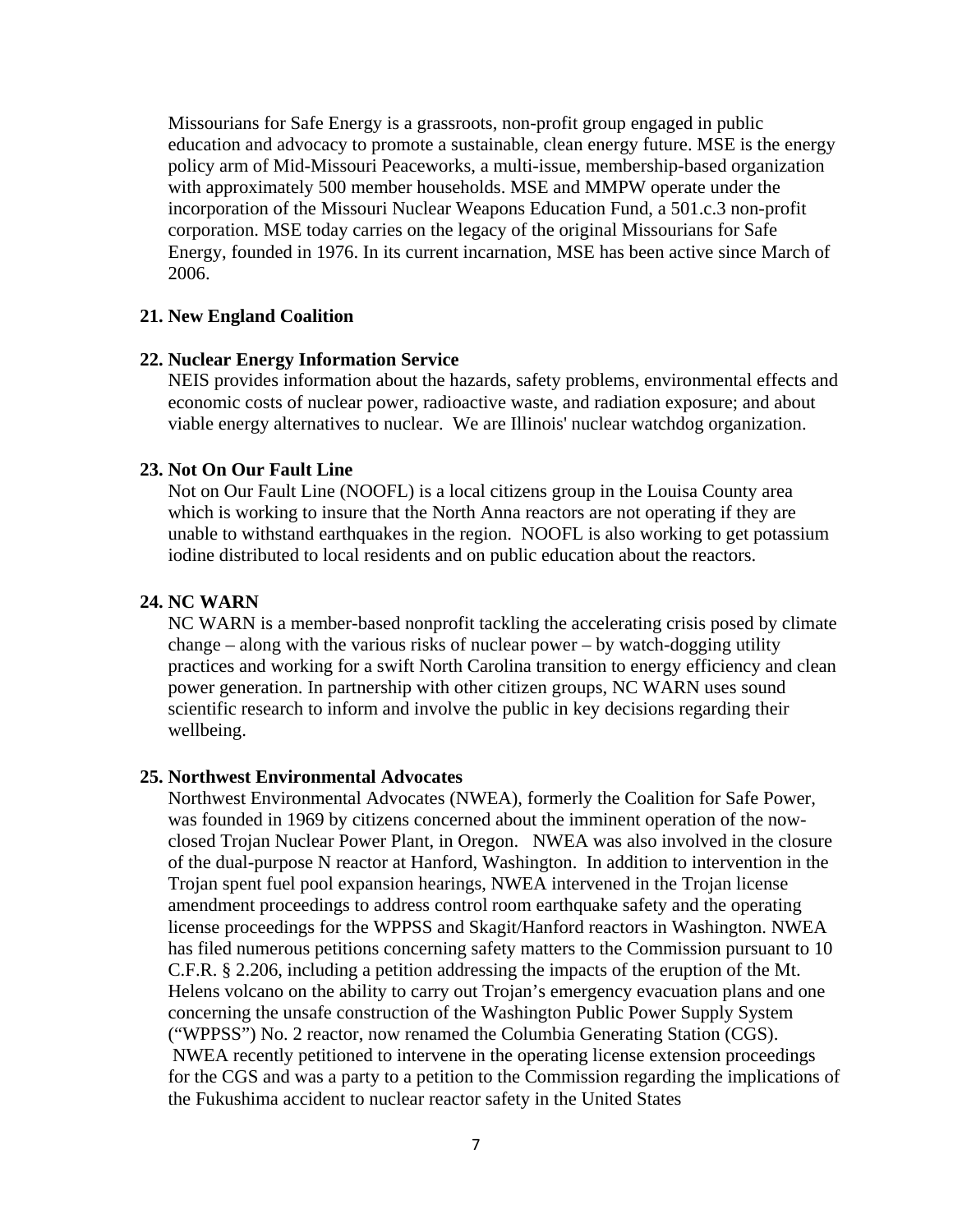#### **26. People's Alliance for Clean Energy**

Peoples Alliance for Clean Energy (PACE) is a Charlottesville VA based group which works on promoting alternatives to nuclear power, rapid phase out of the existing plants and stopping the construction of additional reactors at the North Anna site. PACE organizes protests, public hearings, clean energy symposiums and other public education and political pressure events designed to help move the region away from nuclear solutions.

# **27. Promoting Health and Sustainable Energy (PHASE) and Council on Intelligent Energy & Conservation Policy (CIECP)**

PHASE and CIECP are sister nonprofit, non-partisan, energy public policy groups that advocate for policies that promote clean safe energy.

#### **28. Public Citizen**

Public Citizen is a nonprofit organization that does not participate in partisan political activities. We accept no government or corporate money – we rely solely on foundation grants, publication sales and support from our 80,000 members. Since our founding in 1971, we have delved into an array of areas, but our work on each issue shares an overarching goal: To ensure that all citizens are represented in the halls of power. We have five policy groups: our Congress Watch division, the Energy Program, Global Trade Watch, the Health Research Group and our Litigation Group

#### **29. San Luis Obispo Mothers for Peace**

San Luis Obispo Mothers for Peace (SLOMFP) is a non-profit organization concerned with the local dangers involving the Diablo Canyon Nuclear Power Plant, and with the dangers of nuclear power, weapons and waste on national and global levels. Since 1973 SLOMFP has been an active legal intervenor challenging the licensing of the Diablo Canyon Nuclear Power Plant (DCNPP) owned and operated by Pacific Gas and Electric Company. In order to qualify for intervenor status, SLOMFP had to demonstrate that its members live within a 50 mile radius of the DCNPP. In 2012 a majority of the members of SLOMFP live within 25 miles of DCNPP. In addition to its intervention in opposition to DCNPP licenses, SLOMFP has also taken an active role in the effort to improve the safety of nuclear power plants nation-wide. Documentation of the past four decades of SLOMFP actions can be found at the organization's website at mothersforpeace.org

#### **30. SEED Coalition:**

The Sustainable Energy and Economic Development (SEED) Coalition educates and organizes citizens throughout Texas, leads legal opposition to the proposed South Texas Project and Comanche Peak reactors, and works to limit the radioactive waste being sent to West Texas for disposal. We support energy efficiency and renewable solar, wind and geothermal power, while actively opposing nuclear and coal burning power plants. We raise awareness of the health and safety risks of potential nuclear accidents, including widespread exposure to radioactivity and environmental contamination. We also oppose nuclear power due to its vast water consumption and production of radioactive waste, and because it is unreliable and extremely expensive.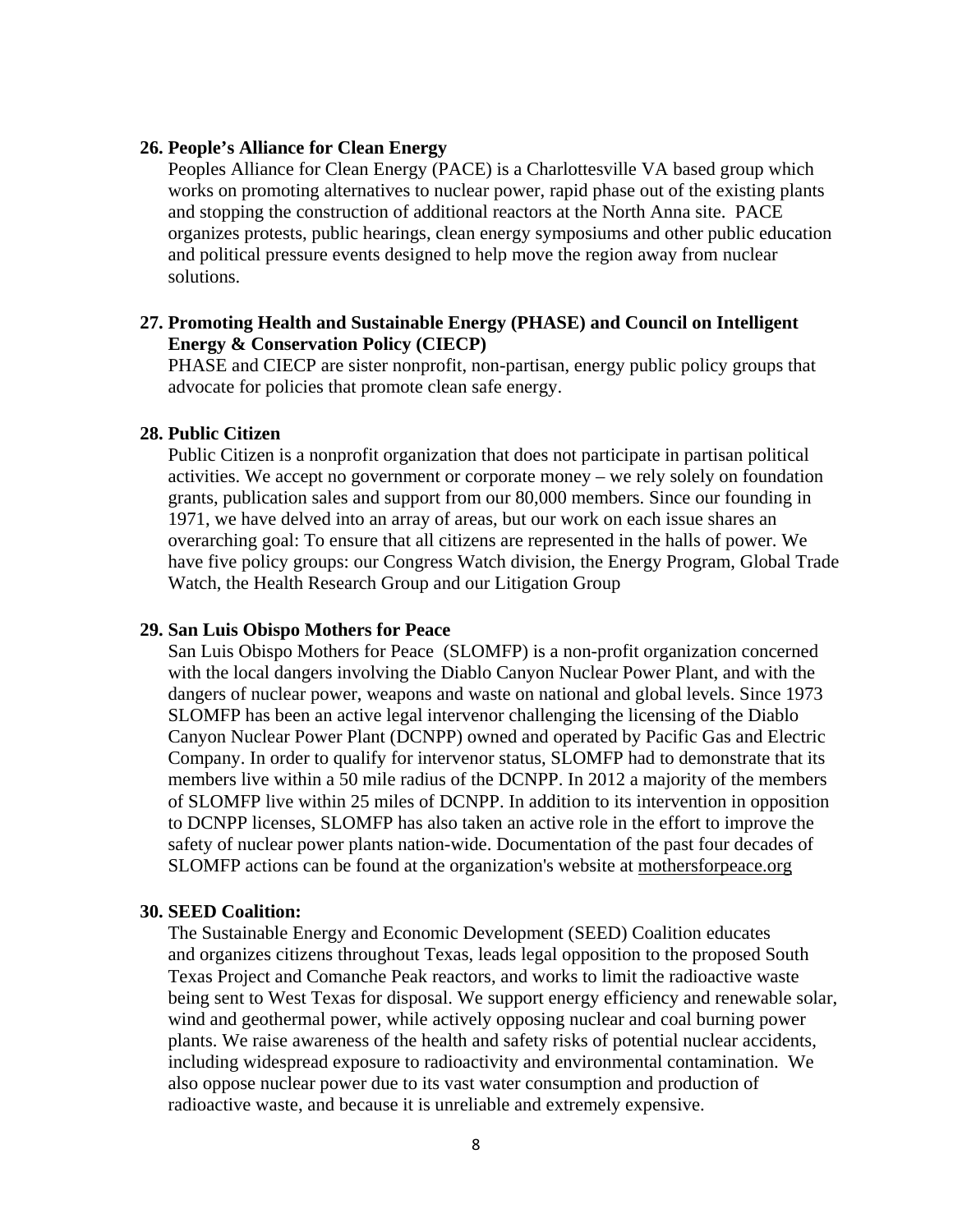#### **31. Sierra Club of South Carolina**

The Sierra Club chapter in South Carolina routinely makes comments and appearances at nuclear regulatory hearings and procedures urging the utilities and the industry to heighten awareness and plan for the inevitable. South Carolina has several reactors that could in accident scenario potentially affect hundreds of thousands of people including the Myrtle Beach area. As far as we can tell there are little if any plans on this scale or scope. As populations grow it is imperative that emergency plans grow as well. The lessons at Fukushima should teach us that we must do more to prepare emergency personnel and citizens for likelihood of event around accident. New information is showing that even low levels of radiation causes serious health problems and this is why we believe that evacuation zones should be greater.

#### **32. Southern Alliance for Clean Energy**

SACE is a non-profit, non-partisan, membership organization that promotes responsible energy choices that solve global warming problems and ensure clean, safe, and healthy communities throughout the Southeast. SACE has staff and members throughout the Southeast, including offices in Tennessee, Georgia, Florida and the Carolinas.

# **33. Three Mile Island Alert**

Three Mile Island Alert, Inc. is a non-profit citizens' organization based in Harrisburg, Pennsylvania and founded in 1977. TMI-Alert monitors nuclear power plants located on the Susquehanna River including: the Peach Bottom Atomic Power Station, the Susquehanna Steam Electric Station Unit, Three Mile Island Nuclear Generating Station and the proposed Bell Bend Nuclear Power Plant.

#### **34. Tri-Valley CARE**

#### **35. HEAL Utah**

HEAL Utah (Healthy Environment Alliance of Utah) is a non-profit grassroots advocacy organization that works to protect Utah's environment and health from nuclear threats. We enjoy the support of thousands of supporters state-wide and use the tools of civic engagement--lobbying, public comment, and speaking out in the media--to ensure that it is the public, and not polluters, who determine our nuclear waste and energy policies.

#### **36. Vermont Public Interest Research Group**

Vermont Public Interest Research Group ("VPIRG") is a nonprofit organization based in Montpelier, Vermont. Founded in 1972, VPIRG's mission is to promote and protect the health of Vermont's environment, people, and locally-based economy, and bring the voice of citizens to public policy debates that shape the future of Vermont. VPIRG currently has over 14,000 active supporters. The organization's top priority campaign over the past five years has been to promote an energy future based on local renewable energy resources. VPIRG has been involved in the legislative and regulatory processes regarding the Vermont Yankee nuclear plant for decades. Over the past five years more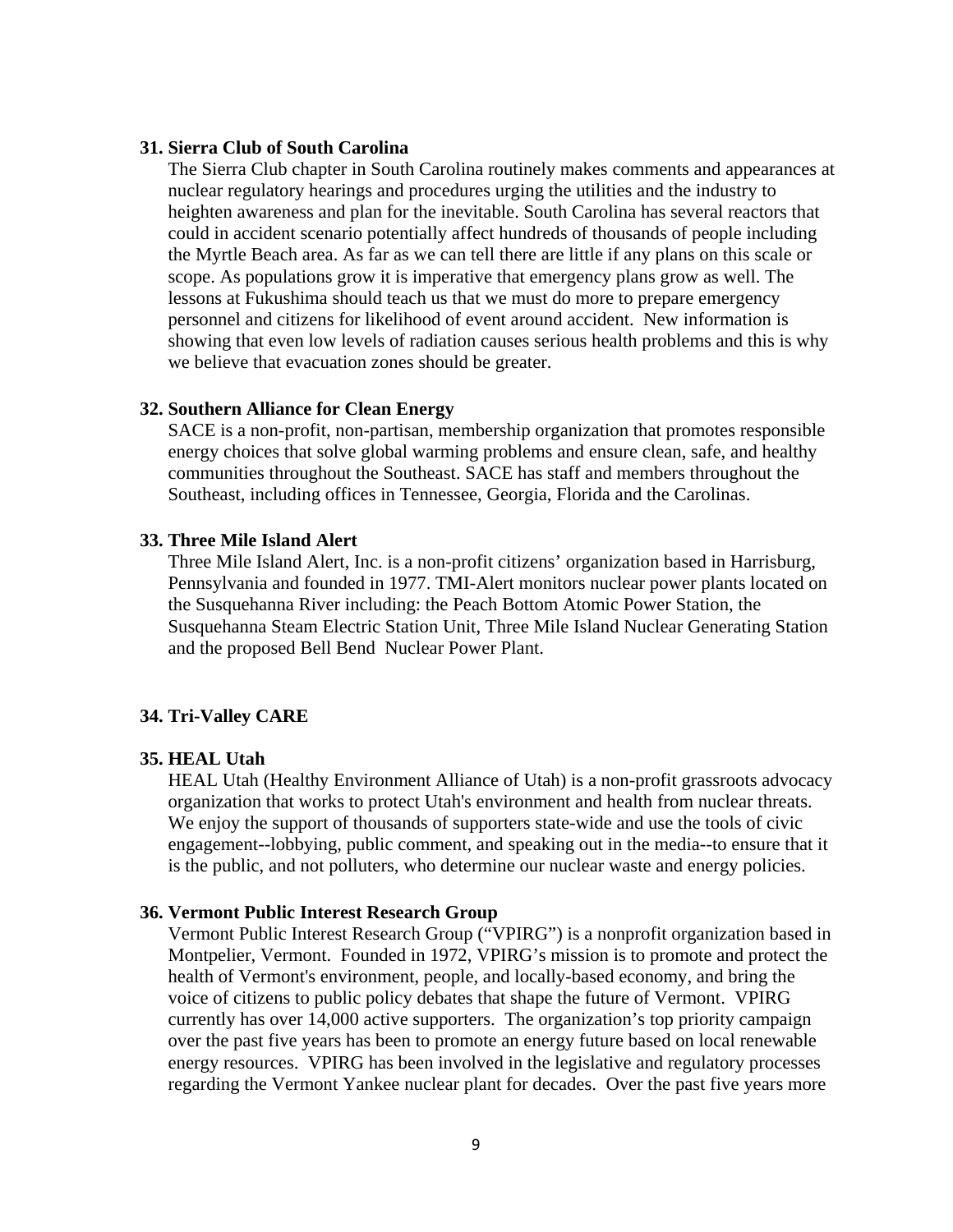than 3,500 Vermont households have played an active role with VPIRG to ensure that the Vermont Yankee reactor is retired on schedule.

# **37. We The People, Inc.**

# III. **DESCRIPTION OF CURRENT EMERGENCY PLANNING REGULATIONS**

# **A. Emergency Planning Rules Were Developed to Provide Essential Protection of Public Health and Safety in the Event of Reactor Accidents Causing Offsite Radiological Releases.**

The history of the NRC's emergency planning regulations demonstrates that they are a fundamentally important part of the NRC's mandatory safety requirements for protection of public health and safety under the Atomic Energy Act. Before 1980, the NRC did not require offsite emergency plans as a condition for reactor operating licenses. State and local governments prepared emergency plans on a voluntary basis, if at all. The Commission was jolted into a reappraisal of the importance of emergency planning by the 1979 accident at Three Mile Island, when the emergency response "was dominated by an atmosphere of almost total confusion."<sup>1</sup>

Not only did the NRC establish mandatory emergency planning requirements in response to the TMI accident, but it made clear that henceforth those requirements would be a "primary" and essential part of the NRC's regulatory scheme for protecting public health and safety from the dangers of nuclear reactor operation. As the NRC explained, the regulations were:

"[p]redicated on the Commission's considered judgment in the aftermath of the accident at Three Mile Island that safe siting and design-engineered features alone do not optimize protection of the public health and safety. Before the accident it was thought that adequate siting in accordance with existing staff guidance coupled with the defense-indepth approach to design would be primary public protection. Emergency planning was conceived as a secondary but additional measure to be exercised in the unlikely event that an accident would happen. The Commission's perspective was severely altered by the

<sup>1</sup> *Report of the President's Commission on the Accident at Three Mile Island – The Need for Change: The Legacy of TMI* at 17 (1979).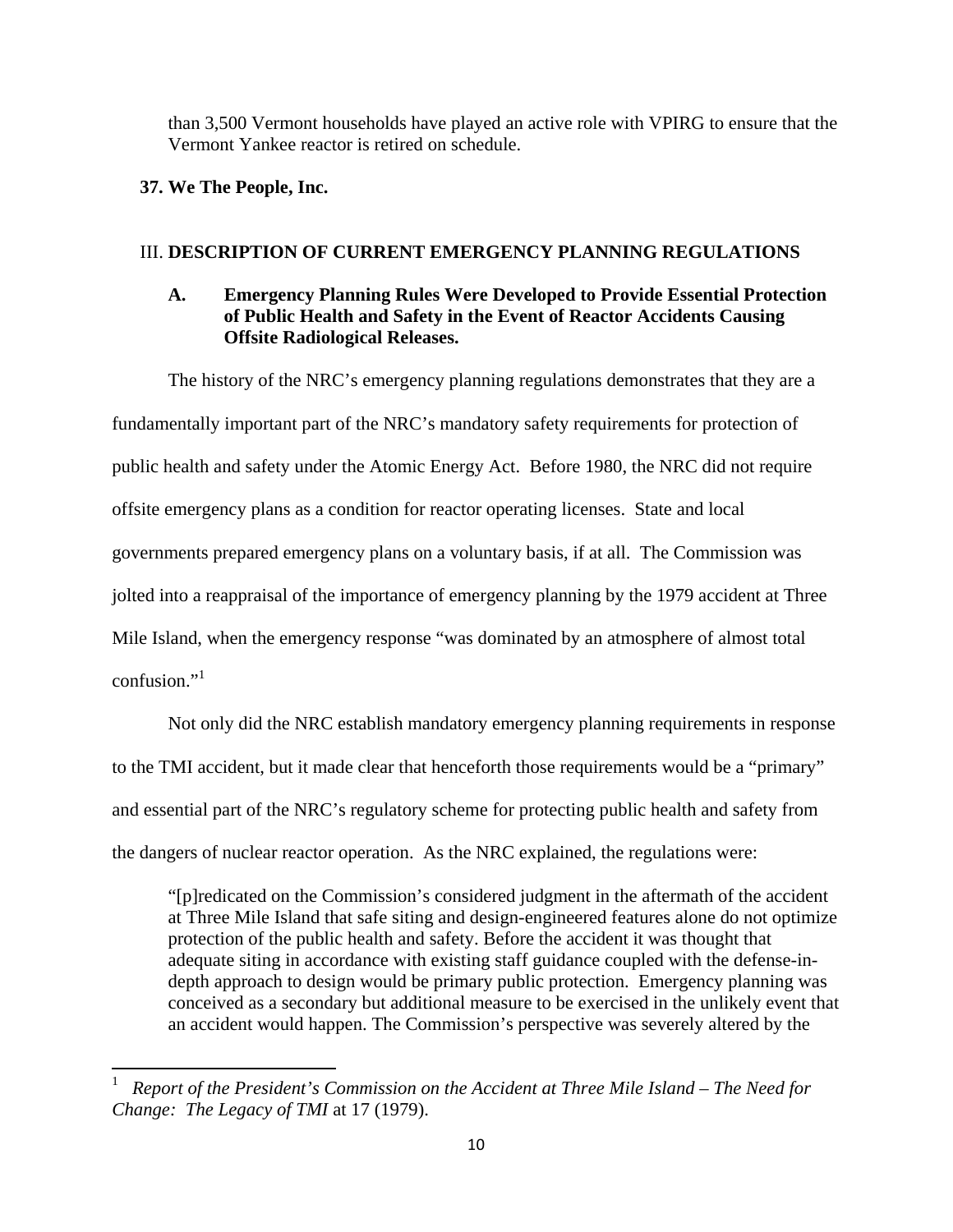unexpected sequence of events that occurred at Three Mile Island. The accident showed clearly that the protection provided by siting and engineered safety features must be bolstered by the ability to take protective measures during the course of an accident."<sup>2</sup>

# **B. Requirements of 1980 Regulations**

The emergency planning regulations established by the NRC in 1980 remain essentially

the same today. The regulations require the establishment of two emergency planning zones

("EPZs") around each nuclear power plant: a 10 mile radius plume exposure pathway EPZ and a

50 mile radius ingestion exposure pathway EPZ:

Generally, the plume exposure pathway EPZ for nuclear power plants shall consist of an area about 10 miles in radius and the ingestion pathway EPZ shall consist of an area about 50 miles in radius. The exact size and configuration of the EPZs surrounding a particular nuclear power reactor shall be determined in relation to the local emergency response needs and capabilities as they are affected by such conditions as demography, topography, land characteristics, access routes, and jurisdictional boundaries. The size of the EPZs also may be determined on a case by- case basis for gas-cooled reactors and for reactors with an authorized power level less than 250 MW thermal. The plans for the ingestion pathway shall focus on such actions as are appropriate to protect the food ingestion pathway.<sup>3</sup>

In determining the size of the plume exposure pathway EPZ and the ingestion pathway

EPZ, a task force composed of NRC and U.S. Environmental Protection Agency (EPA) officials

looked at factors like risk, probability, cost effectiveness and accident consequence spectrum.<sup>4</sup>

In examining the probability of needing to evacuate populations beyond the EPZ, the task force

examined the probability of design-basis/loss-of-coolant accidents (DBA/LOCA), and

concluded, among other things, that for most plants the 25-rem (thyroid) and 5-rem (whole-

body) EPA protective action guides would not be exceeded beyond 10 miles from the plant, even

<sup>&</sup>lt;sup>2</sup> Proposed Rule, 44 Fed. Reg. 75,167, 75,169 (Dec. 19, 1979).

 $3\quad 10 \text{ C.F.R. }$  § 50.47(c)(2).

<sup>&</sup>lt;sup>4</sup> NUREG-0396 Appendix I- Rationale for the Planning Basis.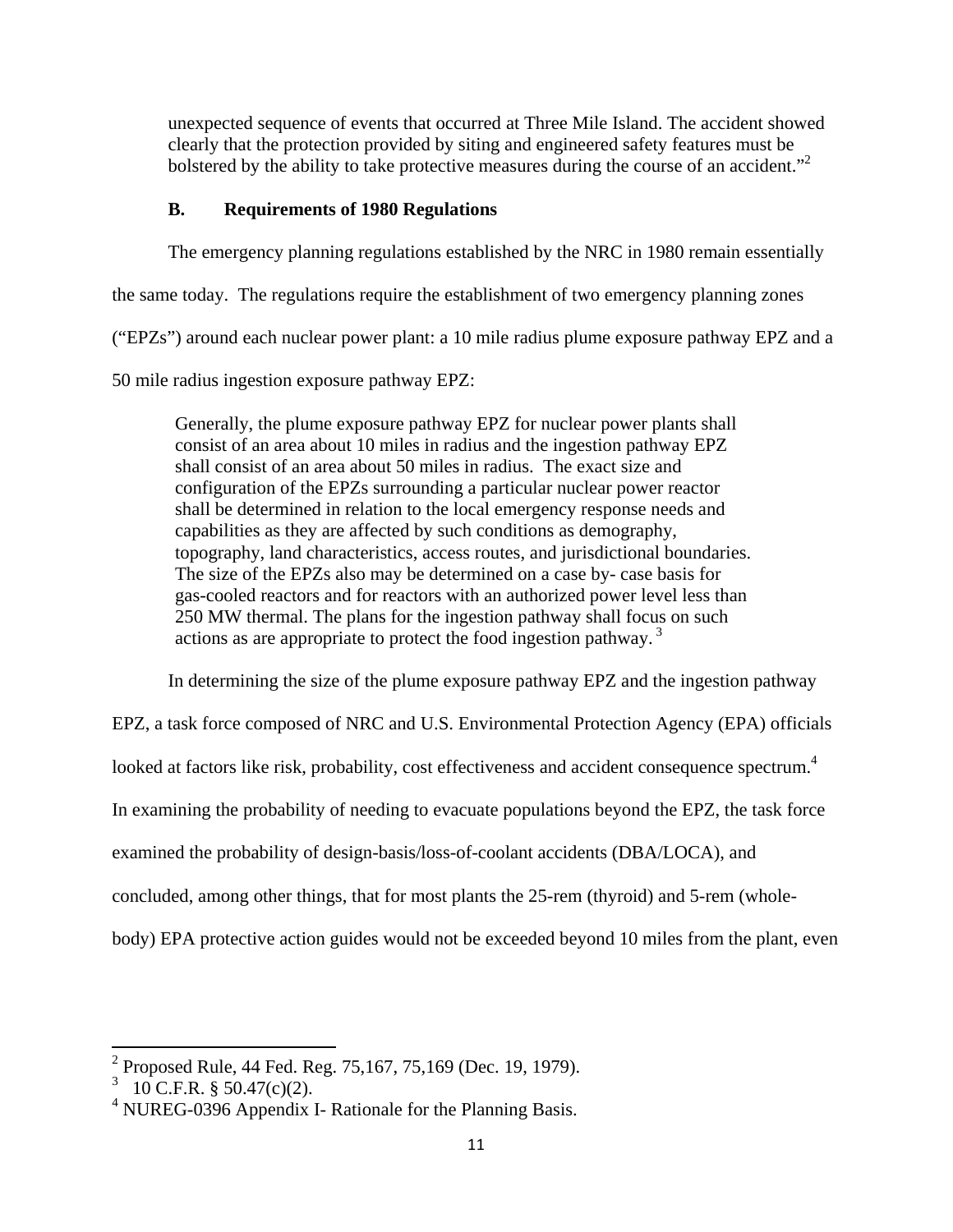using conservative assumptions and analyses.<sup>5</sup> As for serious Class 9 accidents involving core melt and containment failure, the Report concluded that these protective action guides generally would not be exceeded beyond 10 miles *unless the containment failed catastrophically and there was a very large release of radioactive material.* (emphasis supplied). The Report further concluded that even for very large releases, emergency actions such as sheltering or evacuation within 10 miles would result in significant reductions in deaths and early injuries.<sup>6</sup> From a probability standpoint, the Report concluded that the probability of large doses from core-melt accidents drops off substantially at about 10 miles from the reactor.

# **C. Little Change to Emergency Planning Regulations in 30 Years**

With the exception of a 2011 rule requiring licensees to use current U.S. census data to prepare evacuation time estimates (ETEs) and update them every 10 years,<sup>7</sup> the NRC has made few significant improvements to its offsite emergency response regulations since they were promulgated in 1980. The NRC rebuffed requests to upgrade offsite emergency preparedness and expand the Emergency Planning Zone in the aftermath of the Chernobyl accident. In *Citizens Task Force of Chapel Hill, et al*. 32 N.R.C. 281 (1990), the NRC denied a set of petitions to increase the size of the plume exposure pathway EPZ and the ingestion pathway EPZ. The Commission declined to revisit the assumptions about severe reactor accident risks that underlie its emergency planning regulations, concluding that the existing size of the EPZs was adequate to achieve "reasonable and feasible dose reduction" under the circumstances of each individual reactor site. The NRC also concluded that both the Chernobyl RBMK reactor

  $<sup>5</sup>$  Report, Appendix I at 4–6</sup>

 $6$  Report at 6-7.

<sup>7</sup> 10 C.F.R. Part 50, Appendix E, § IV, in *Enhancements to Emergency Planning Regulations,* 76 Fed. Reg. 72,560 (Nov. 23, 2011). The NRC also modified its regulatory guidance to account for this change. *Emergency Planning Guidance for Nuclear Power Plants,* 76 Fed. Reg. 75,771 (Dec. 5, 2011).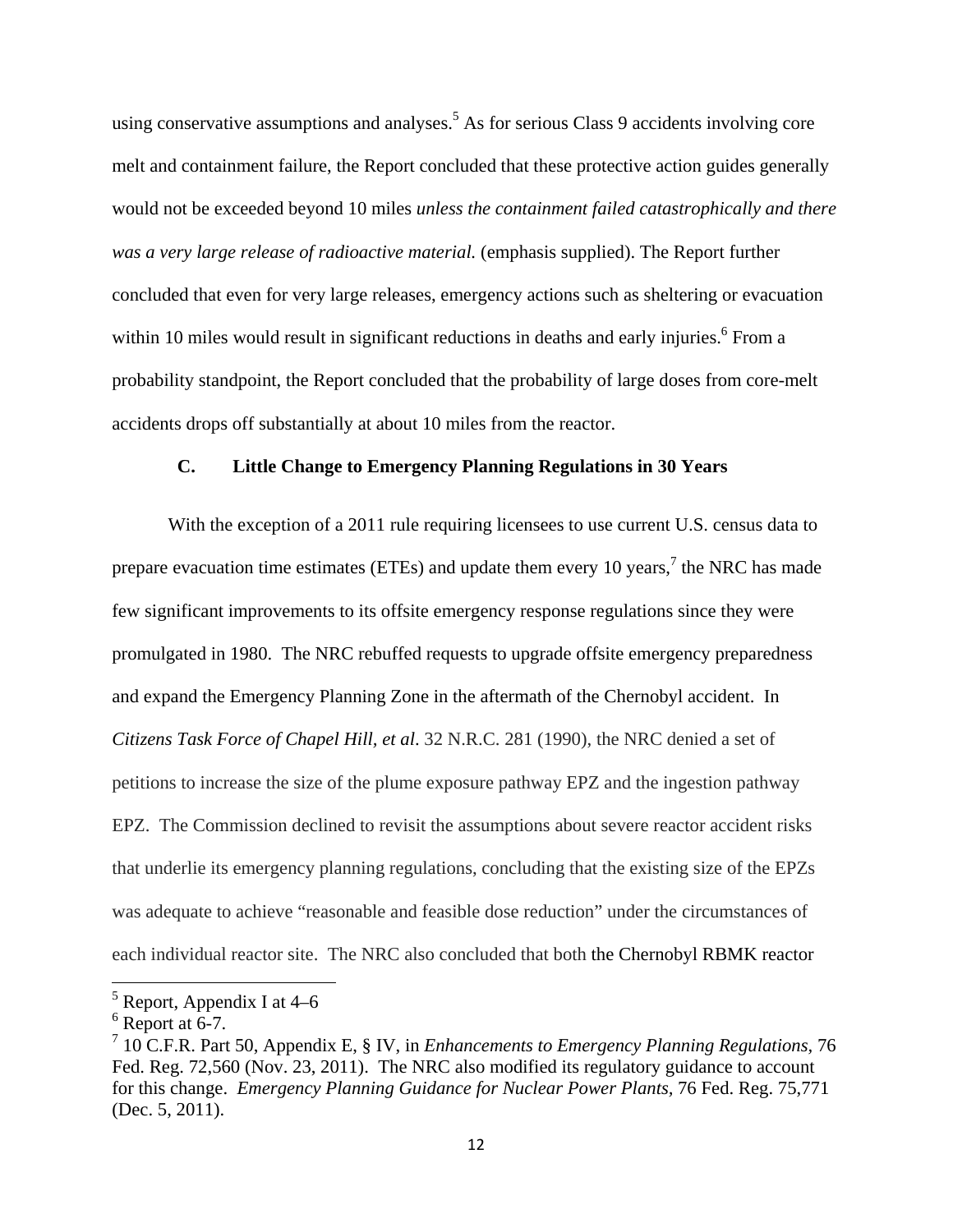and the Soviet regulatory scheme were so different from the U.S. reactors that they did not provide a sufficient basis for amending the U.S. emergency planning regulations.<sup>8</sup>

# **IV. Experience since the Three Mile Island Accident Shows that Current NRC Emergency Planning Regulations Must be Strengthened to Protect Public Health and Safety Adequately.**

#### *1. Chernobyl, September 11, and Fukushima experiences*

The accident at Fukushima, added to the experience of the Chernobyl disaster, demonstrates that the 10 mile plume exposure pathway EPZ and the 50 mile ingestion pathway EPZ are inadequate to protect the public health and safety, both because severe accidents are clearly more likely than any government previously has estimated and because their effects are far more widespread. In both instances, containments failed catastrophically and very large releases of radiation resulted. And in both instances—although the accident causes and progressions were considerably different—these very large radiation releases occurred on a sustained basis and affected very large geographical areas.

The terrorist attacks of September 11, 2001 indicate a new and previously inconceivable ability and willingness by terrorist groups to target large civilian populations. Notwithstanding enhanced security measures at nuclear facilities since that date, nuclear reactors remain attractive targets for attack, thus increasing the need for offsite preparedness.

## *a. Chernobyl*

As discussed above, in 1990 the NRC rejected petitions to strengthen its offsite emergency planning regulations based on the experience of the Chernobyl accident. Petitioners respectfully submit that the effects of the accident should be re-examined, because they show that the effects of a significant radiological release are severe, long lasting, and widespread. With

<sup>&</sup>lt;sup>8</sup> 32 N.R.C. at 299-300, 316.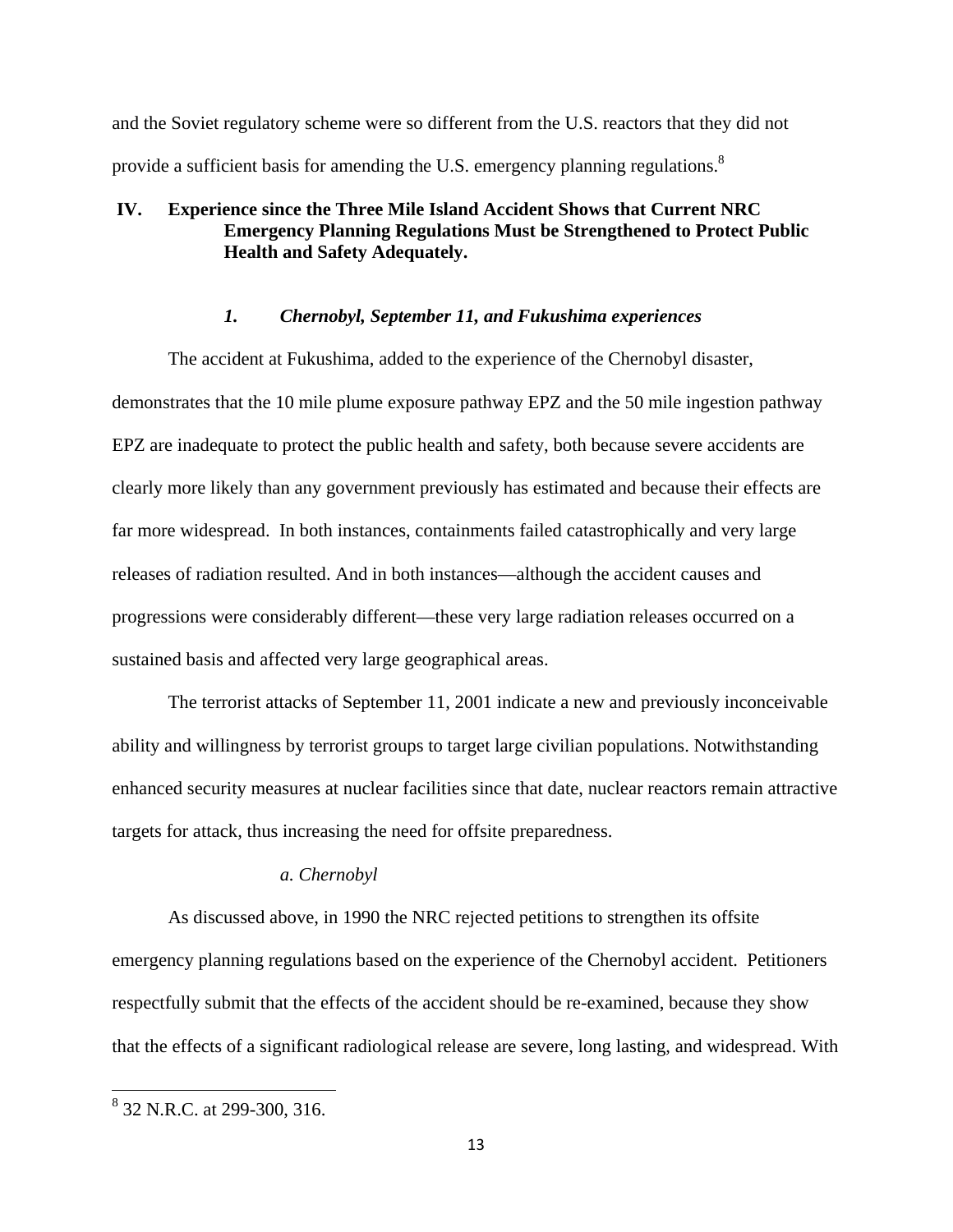respect to the severity and duration of effects, the 18-mile radius surrounding the reactor has been labeled a "dead zone," and is expected to remain uninhabitable for several hundred years. The explosion has caused increased incidents of cancer in residents of Ukraine, Belarus and Russia.<sup>9</sup>

The Chernobyl accident also demonstrates that a very large area may be affected significantly by a radiological release from a reactor. While evacuations initially were limited to several zones within an 18-mile radius of the reactor, in fact, the 30 kilometer exclusion zone was amended and expanded to cover 4300 square kilometers, stretching as far as 300 miles north.<sup>10</sup> Between the years 1986 and 2000 approximately 350,400 people were evacuated from severely contaminated areas of Belarus, Russia and Ukraine.<sup>11</sup> Additionally, areas up to 500 kilometers away in neighboring Belarus remain uninhabitable.

Petitioners recognize that evacuation to protect against the most severe consequences of a nuclear disaster is the not the same as re-location to avoid long-term contamination and resultant illness. In retrospect, however, it is clear that had adequate emergency plans and radiation monitoring been in place in the Soviet Union during 1986, many—probably most—of the towns and areas would have been evacuated to protect against exposure from the radioactive "hotspots" that plagued enormous geographical areas rather than relocating people when these "hotspots" were actually identified—well after they were created. "Hotspots" obviously were created immediately after the accident, as radiation deposited on the ground. That they were not

<sup>&</sup>lt;sup>9</sup> "Health Effects of the Chernobyl Accident Overview," April 2006. http://www.who.int/mediacentre/factsheets/fs303/en/index.html

<sup>&</sup>lt;sup>10</sup> "Chernobyl Accident 1986," updated Sep. 2011, http://www.worldnuclear.org/info/chernobyl/inf07.html

 $\frac{11}{11}$  UNDP and UNICEF. 2002. The Human Consequences of the Chernobyl Nuclear Accident.. 22 Jan. 2002. p. 32 (Table 2.2 Number of people affected by the Chernobyl accident (to December 2000)). Retrieved 17 September 2010.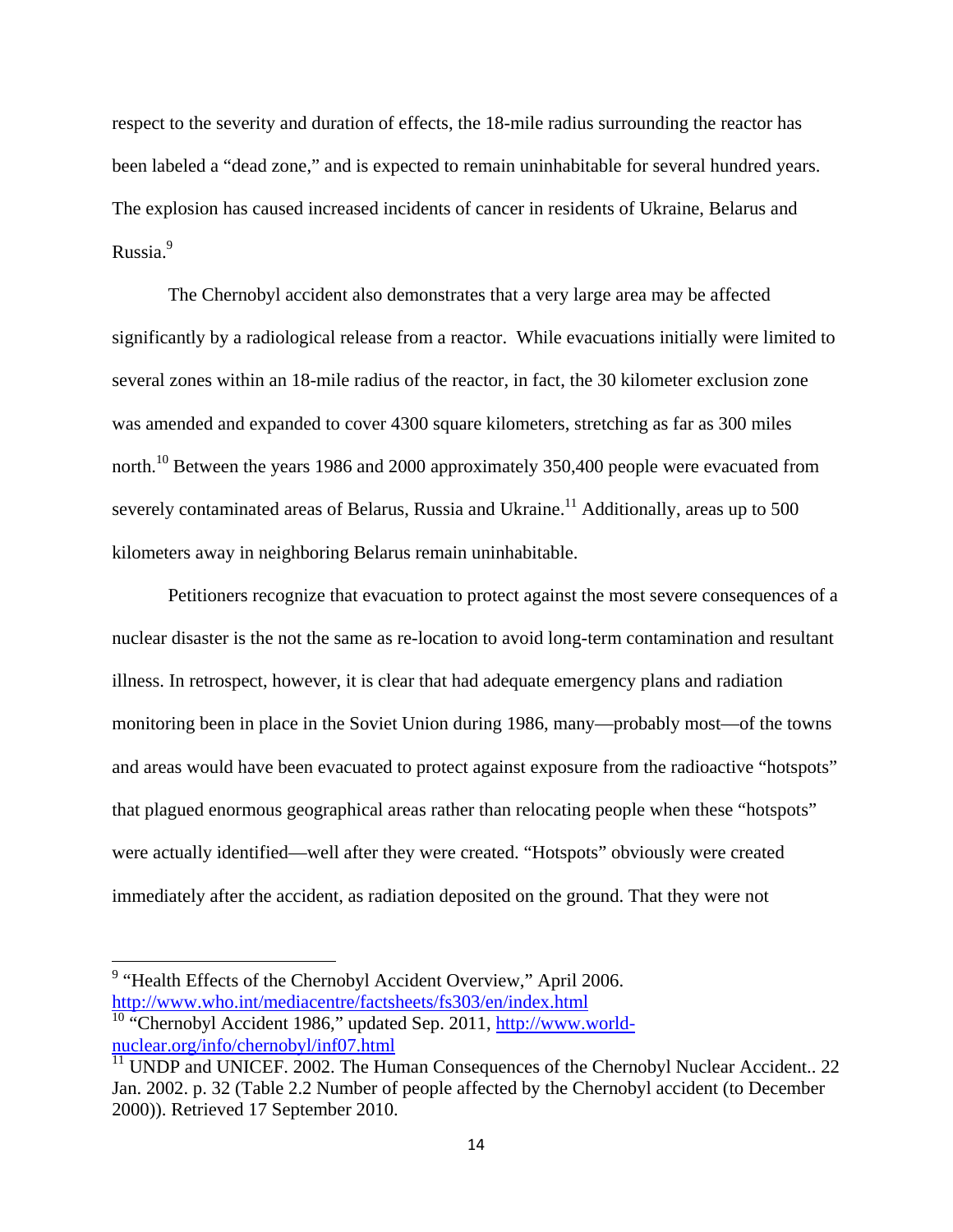identified until sometimes months or even years later was a failure of emergency planning and radiation monitoring, not evidence that relocation may be taken at a leisurely pace.

Finally, food contamination continues to plague the Chernobyl region. Radionuclides including iodine 131, cesium 134 and cesium 137 tainted crops and animal products in Belarus, which is some 70 miles from Chernobyl.<sup>12</sup> Belarus was once known as the "bread basket" of the Soviet Union. After the Fukushima disaster, samples of milk, berries, and potatoes in areas grown outside the Chernobyl exclusion zone were taken.<sup>13</sup> Those samples continued to exhibit contamination. Meanwhile, thousands of miles away, sheep in Wales continue to be prohibited from public consumption because of contamination from Chernobyl, indicating that food interdiction from a nuclear accident knows nearly no boundaries—but also indicating that the current 50 mile ingestion pathway zone is woefully inadequate for real-world nuclear accidents.14

## *b. September 11, 2001 attacks*

 On September 11, 2001, successful attacks were made by the subnational group Al Qaeda on the World Trade Center and the Pentagon, causing catastrophic damage and resulting in the evacuation of the immediate areas. Recognizing that nuclear facilities are attractive targets for attacks by subnational groups, the NRC undertook a "top-to-bottom" review

http://collections.infocollections.org/ukedu/ru/d/Jwit17e/4.html <sup>13</sup> Greenpeace: Food in Ukraine Still Contaminated from Chernobyl,

<sup>12</sup> WIT's World Ecology Report, Vol. 8, No. 1 (1996)

http://www.voanews.com/english/news/europe/Greenpeace-Food-in-Ukraine-Still-Contaminated-From-Chernobyl-119265069.html

**<sup>14</sup>** *Farms still suffering Chernobyl restrictions,* http://www.walesonline.co.uk/news/walesnews/2010/05/10/farms-still-suffering-chernobyl-restrictions-91466-26411200/, Wales Online, May 10, 2010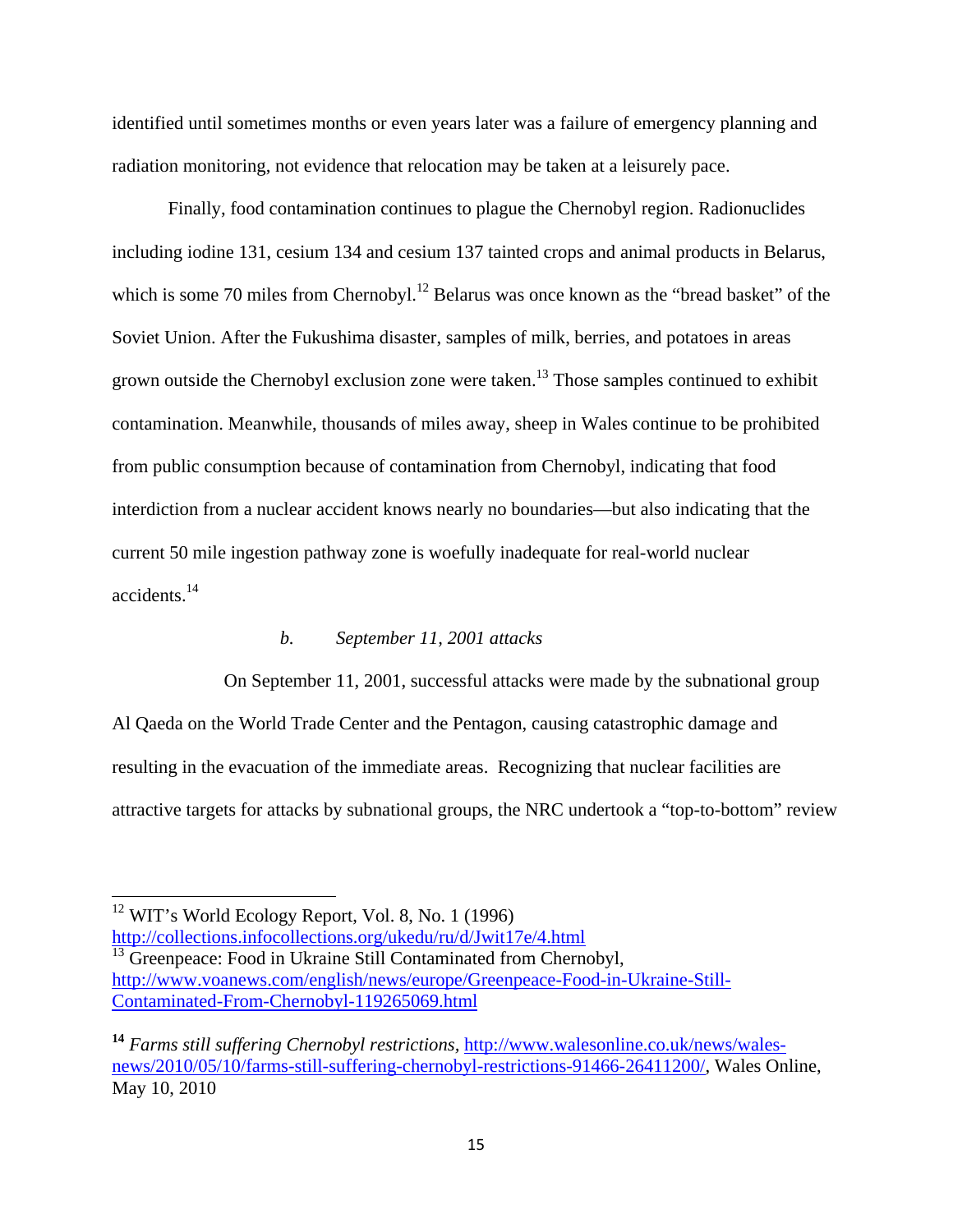of security at nuclear power plants.<sup>15</sup> Although a September 11-style attack on a nuclear power plant or irradiated fuel pool could result in a catastrophic accident with significant offsite radiation releases, the NRC did not re-examine its offsite emergency planning regulations as part of this "top-to-bottom" review.

# *c. Fukushima accident and emergency response*

On March 11, 2011 the Great East Japan Earthquake, a 9.0 magnitude rated earthquake, occurred 130 kilometers off the coast of Japan. Approximately 40 minutes later, an earthquaketriggered tsunami reached Japan that was about 15 meters high (a little more than 49 feet) when it struck the Fukushima Daiichi Nuclear Power Plant.<sup>16</sup> The tsunami inundated and flooded the site causing extensive damage and complete loss of ac electrical power at 5 out of the 6 reactor units, although there are some indications that the earthquake itself caused significant damage to Unit 1 of Fukushima Daiichi.<sup>17</sup>

Evacuation efforts began first in a three-kilometer zone on March 11, 2001, which was quickly expanded to a 10 kilometer radius around Fukushima Daiichi and then to 20 kilometers (12 miles). By March 12, 2011, 140,000 people had been evacuated from the area.<sup>18</sup> On March 15, 2011 U.S. NRC Chairman Greg Jazcko urged Americans within 50 miles of the Fukushima

<sup>&</sup>lt;sup>15</sup> Holt, Mark and Anthony Andrews, "Nuclear Power Plants: Vulnerability to Terrorist Attack" CRS Report for Congress, Resources, Science and Industry Division. Available at http://www.fas.org/sgp/crs/terror/RS21131.pdf

 $16$  Okada, Yuji and Aaron Sheldrick, "Tsunami that Struck Fukushima was 15 Meters High," Apr. 10, 2011. http://www.bloomberg.com/news/2011-04-10/tepco-says-damaged-fukushimanuclear-plant-was-hit-by-a-15-meter-tsunami.html

 $17$  See for example, "Real Cause of Nuclear Crisis," Dec. 13, 2011,

http://www.japantimes.co.jp/text/eo20111213a1.html,<br><sup>18</sup>Meyers, Chris and Kim Kyung-Hoon, "Quake-hit Japan Nuclear Plant Faces Fresh Threat," Mar. 12, 2011, http://www.reuters.com/article/2011/03/12/us-japan-quakeidUSTRE72A0SS20110312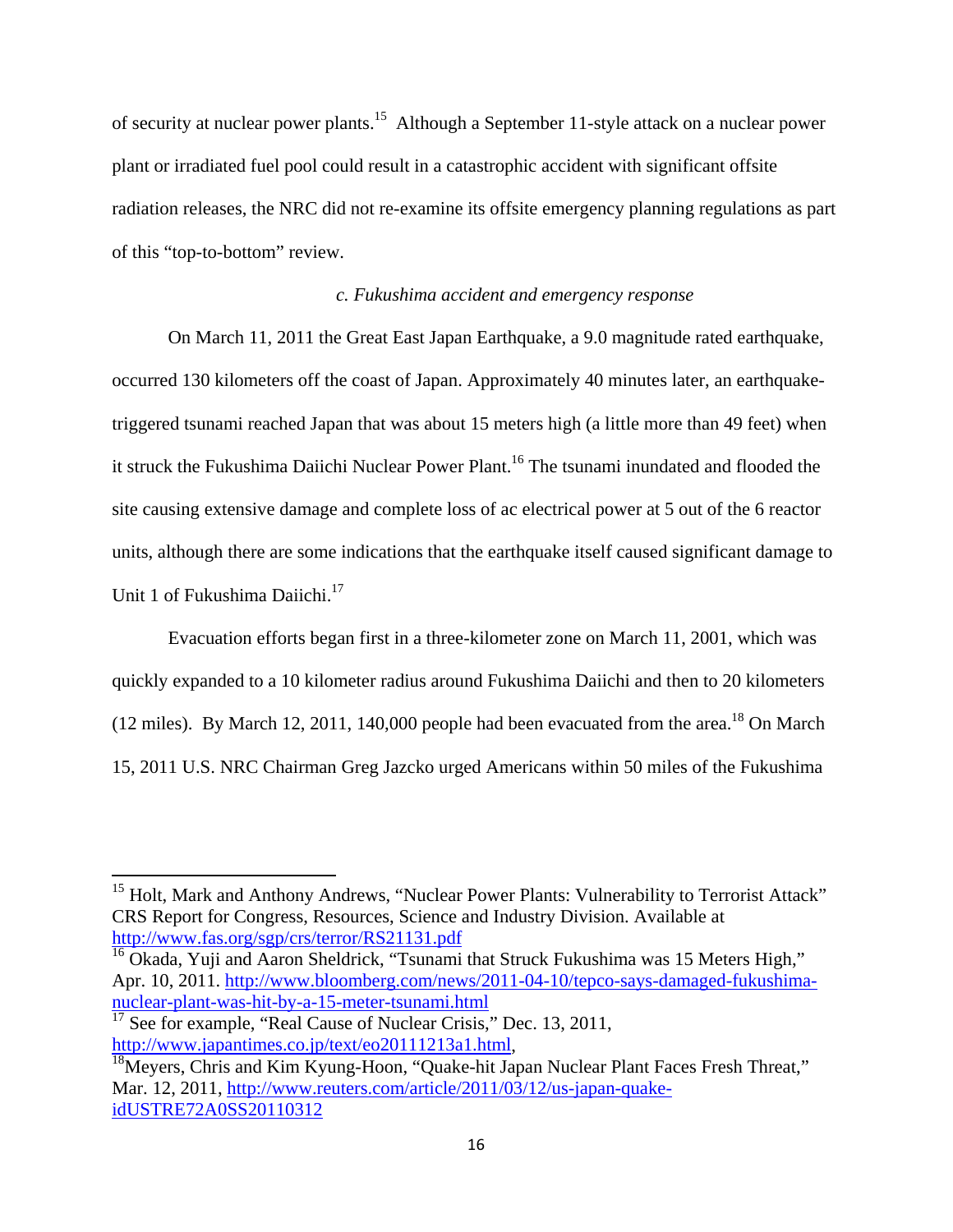Daiichi plant to evacuate.<sup>19</sup> This recommendation was followed by a similar statement from the U.S. State Department.<sup>20</sup> Around March 25, 2011, the Japanese government established a new zone, covering the area 20 to 30 kilometers from the Daiichi site and encouraged (but did not require) evacuation from that zone.<sup>21</sup> About three weeks later, the government issued mandatory evacuation orders for some communities about 25 miles (40 km) northwest of the Fukushima Daiichi site, where heavy radiation levels were measured that exceeded evacuation criteria.<sup>22</sup> Japan's government was strongly criticized, both in Japan itself and internationally, for delaying the evacuation of these communities. These people should have been evacuated much earlier—a tested evacuation plan and appropriate radiation monitoring likely would have substantially reduced this population's exposure to radiation. For these kinds of reasons, in October 2011, Japan announced plans to expand its own emergency planning zones to include a 30 kilometer (18-mile) evacuation zone and a 50 kilometer (30-mile) Plume Protection Planning Zone.<sup>23</sup>

During the months following commencement of the Fukushima accident, numerous hotspots have been found throughout north-central Japan, 100 miles and more from the Fukushima Daiichi site.<sup>24</sup> The National Academy of Sciences published detailed maps in mid-

<sup>19</sup> Vastag, Brian et, al, "U.S. urges Americans within 50 Miles of Japanese Nuclear Plant to Evacuate; NRC Chief Outlines Dangerous Situation, Mar. 16, 2011. http://www.washingtonpost.com/national/us-urges-americans-within-50-miles-of-japanesenuclear-plant-to-evacuate/2011/03/16/ABwTmha\_story.html

 $\frac{21}{21}$  Biddle, Sam. "Japan Widens Evacuation Zone Around Crippled Nuke Plant," Mar. 25, 2011. http://gizmodo.com/5785675/japan-widens-evacuation-zone-around-crippled-nuke-plant <sup>22</sup>Westall, Sylvia. "High Radiation Outside Japanese Exclusion Zone: IAEA," Mar. 30, 2011.

http://www.reuters.com/article/2011/03/30/us-japan-radiation-idUSTRE72T78120110330  $\frac{23}{30}$ -km Anti-Disaster Zone Proposed for Nuclear Accidents," Oct. 21, 2011.

 $^{20}$  Travel Warning, Embassy of the United States Tokyo, Japan. http://japan.usembassy.gov/e/acs/tacs-travel20110317.html

http://ajw.asahi.com/article/0311disaster/fukushima/AJ2011102115389,<br><sup>24</sup> Sanchanta, Mariko, "The Geiger Club: Mothers Bust Silent Radiation Consensus," Jun. 17, 2011. http://blogs.wsj.com/japanrealtime/2011/06/17/the-geiger-club-mothers-bust-silentradiation-consensus/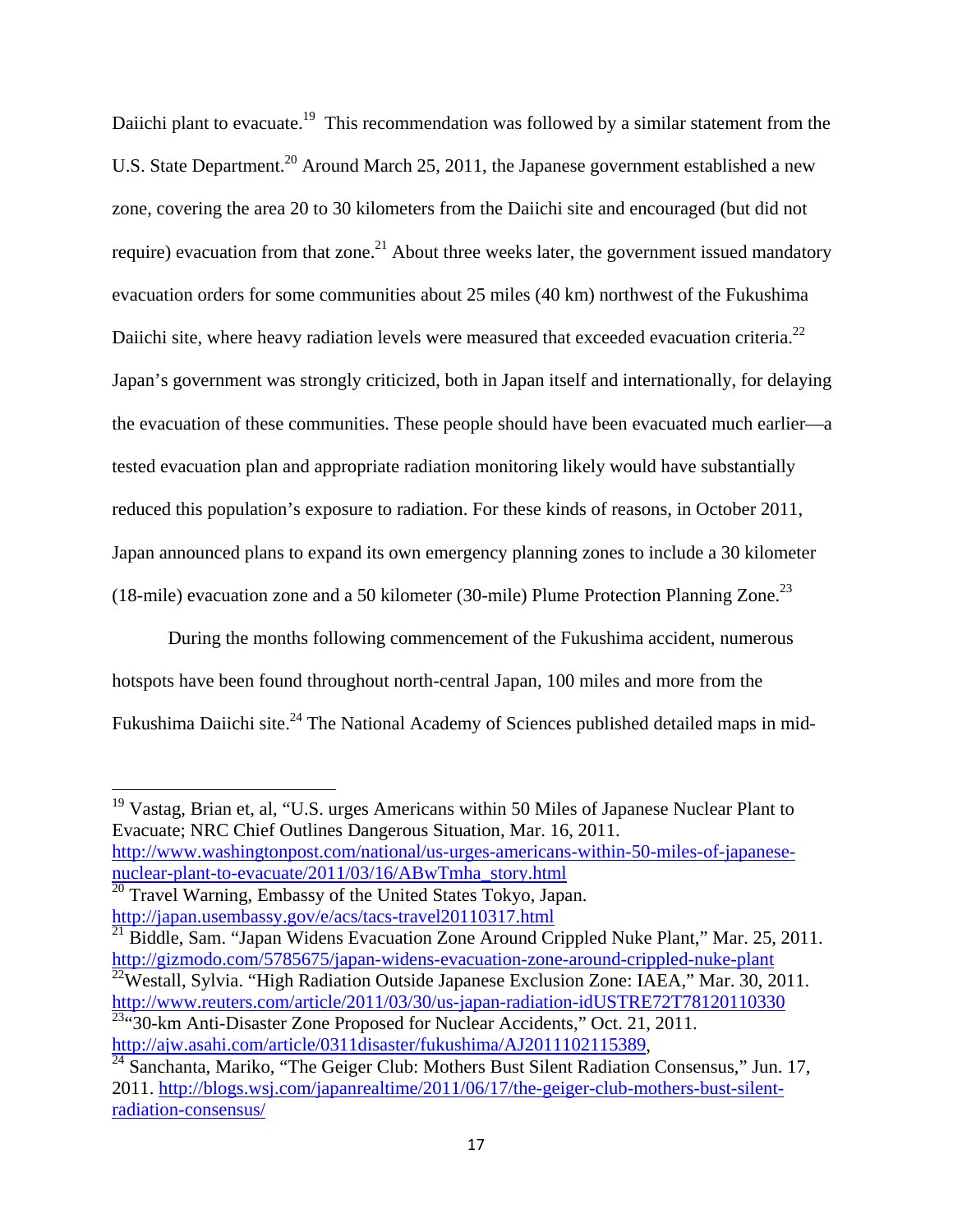November 2011 identifying hot spots where radioactivity levels were highest.<sup>25</sup> According to an article published by the Los Angeles Times, the eastern part of Fukushima near the epicenter of the earthquake had levels of Cesium-137 that leave food production in that area "severely impaired."<sup>26</sup> There have been widespread reports of discoveries and interdiction of tainted food, crops, livestock and soil. A major area of concern is rice contamination. Shortly after the disaster, Iodine-131 was found in milk and spinach in towns within Fukushima Prefecture some 18 kilometers away from Fukushima Daiichi.<sup>27</sup> Some farms 100 kilometers and further away have been contaminated by radiation from Fukushima.<sup>28</sup> Radioactive beef from outside the exclusion zone was found to have been sold in Japanese markets and possibly even sold abroad.29 Japanese authorities stopped shipments of rice from farms some 60 kilometers north of Fukushima in November 2011 due to high levels of radioactive Cesium.<sup>30</sup> In December 2011, radioactive particles were found in infant formula produced in a plant north of Tokyo.<sup>31</sup>

<sup>27</sup> Marder, Jenny. "Radiation in Japan's Food Supply: Dangerous or Benign?" PBS News, Mar. 22, 2011. http://www.pbs.org/newshour/rundown/2011/03/radiation-in-japans-food-supplydangerous-or-benign.html

 $25$  Yasnuri, Teppei, et. al., "Cesium-137 desposition and contamination of Japanese Soils due to the Fukushima Nuclear Accident," available at

http://www.pnas.org/content/early/2011/11/11/11/112058108.<br><sup>26</sup>Kahn, Amina, "Studies Detail post-Fukushima Radioactivity Levels," Nov. 19, 2011. http://articles.latimes.com/2011/nov/19/world/la-fg-fukushima-radiation-20111120

 $\frac{28}{28}$  "Japan plans to ban Fukushima beef," BBC News, Jul. 18, 2011. http://www.bbc.co.uk/news/business-14181046

<sup>29</sup> *Japan Won't Rule Out Possibility Radioactive Fukushima Beef Was Exported,*  http://www.bloomberg.com/news/2011-07-20/japan-won-t-rule-out-possibility-radioactivefukushima-beef-was-exported.html, July 20, 2011

<sup>30</sup> New Radiation Scare for Rice in Japan, http://articles.cnn.com/2011-11- 17/asia/world\_asia\_japan-fukushima-rice\_1\_fukushima-daiichi-fukushima-prefecturecesium?\_s=PM:ASIA

 $\frac{31}{31}$  Tabuchi, Hiroko. Japanese Tests Find Radiation in Infant Food, Dec. 6, 2011. http://www.nytimes.com/2011/12/07/world/asia/cesium-found-in-japanese-baby-formula.html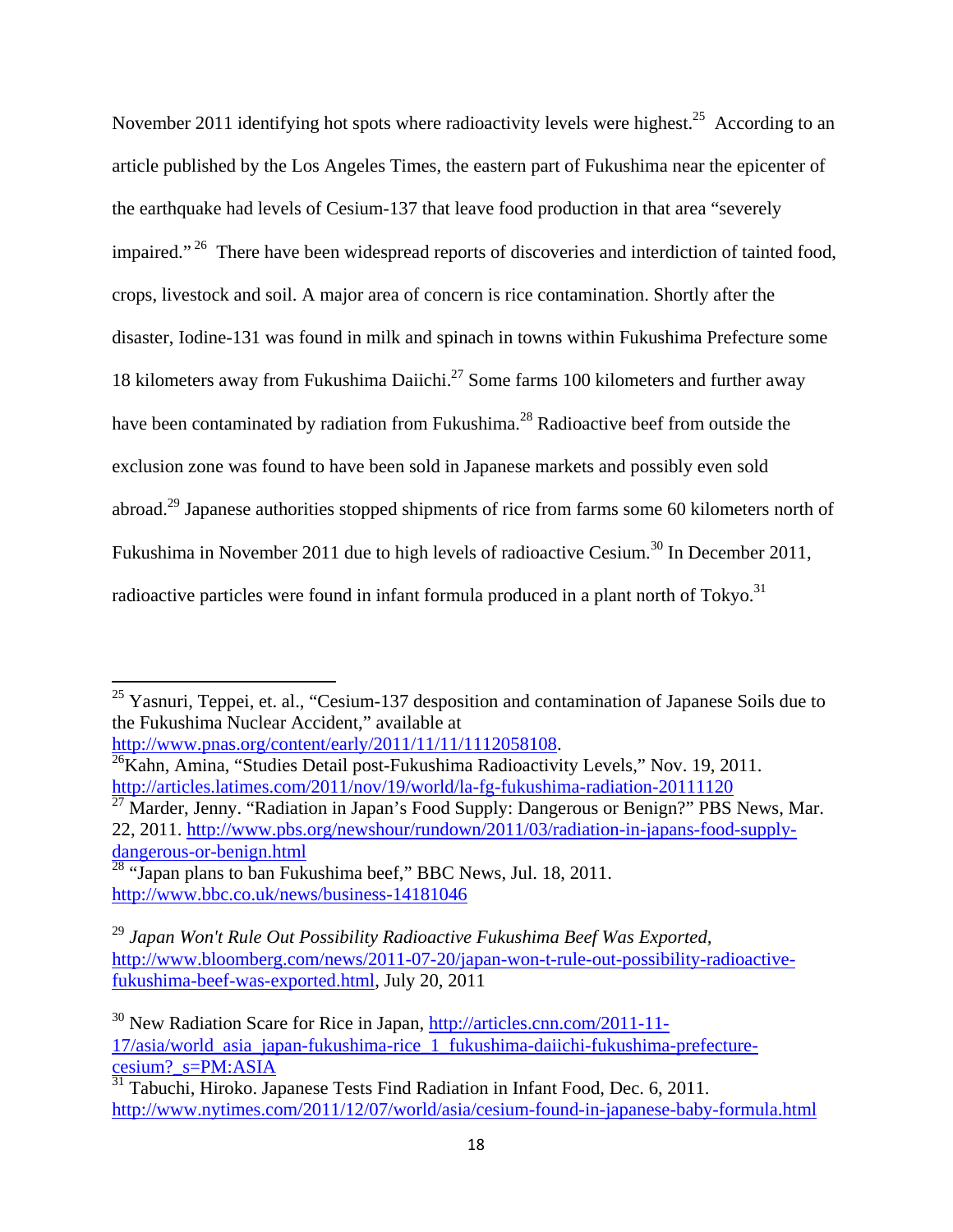On August 21, 2011, the *New York Times* published an article stating that a large zone immediately surrounding the plant will be labeled a dead zone and will be uninhabitable for decades.32 On August 31, 2011 the Japanese government revealed that 34 locations in a 100 kilometer area surrounding Fukushima have higher levels of radiation than the threshold used for Chernobyl evacuations. The evacuation threshold for radioactive contamination of Cesium-137 from Chernobyl was 1.48 million becquerels per square meter. $^{33}$ 

Significantly, an estimated 80% of the radioactive Cesium released by the Fukushima Daiichi disaster did not deposit over land, but rather was blown by prevailing easterly winds directly over the Pacific Ocean, according to a study by the Norwegian Institute for Air Research.<sup>34</sup> Had the wind been blowing in any different direction during the period of the greatest radiation releases, the consequences of the Fukushima Daiichi accident would have been much more dire—possibly including exposures causing acute effects—and likely would have affected even larger geographical areas prompting larger evacuations. Not all nuclear accidents will have the benefit of such favorable wind patterns.

During March 2011, the Japanese government actually drew up plans for a mandatory 170 kilometer (about 100 miles) evacuation zone around Fukushima Daiichi, and a voluntary 250 kilometer (150 miles) zone, in the event the accident worsened.<sup>35</sup>

<sup>33</sup> "Japanese Government Finds Areas Around Fukushima More Dangerous than Chernobyl Standards," http://gizmodo.com/5835742/japanese-government-finds-34-spots-aroundfukushima-more-uninhabitable-than-chernobyl?popular=true

<sup>&</sup>lt;sup>32</sup> Fackler, Martin. "Large Zone Near Japanese Reactors to be Off Limits," http://www.nytimes.com/2011/08/22/world/asia/22japan.html?\_r=2, Aug. 21, 2011.

<sup>&</sup>lt;sup>34</sup> Paddock, Catherine, "Fukushima Radiation Fallout Bigger Than Officially Reported," Oct. 31, 2011. http://www.medicalnewstoday.com/articles/236811.php

<sup>35</sup>*Government envisioned Tokyo evacuation in worst-case scenario,*  http://ajw.asahi.com/article/0311disaster/fukushima/AJ201201070039, The Asahi Shimbum, January 7, 2012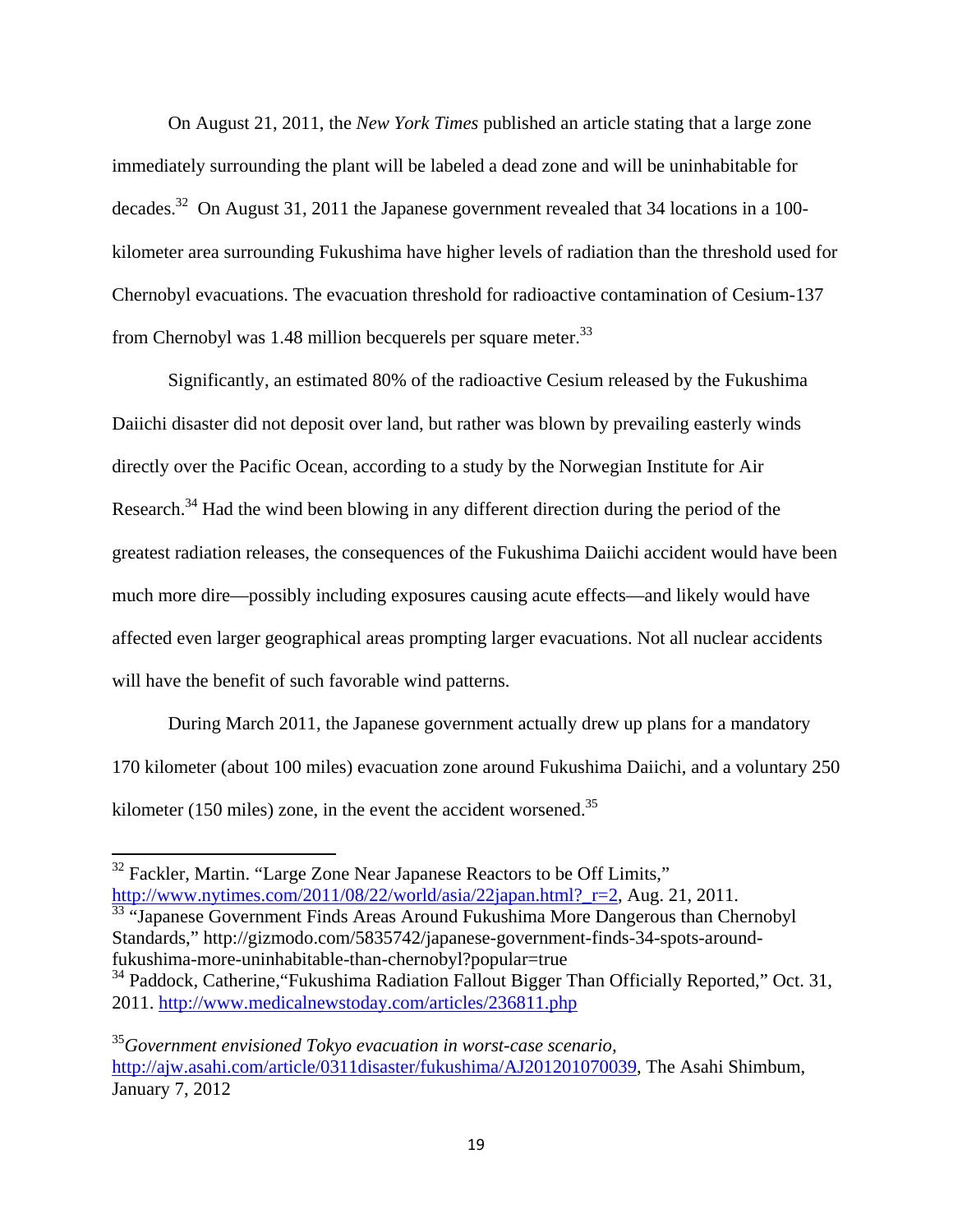All of the above indicates that Japan was presented with a real-world nuclear accident that extended far beyond its own previous six-mile Emergency Planning Zone as well as the existing U.S. 10-mile Emergency Planning Zone, as well as an accident that held food, milk and water ramifications far beyond the existing U.S. 50-mile Ingestion Pathway Zone. Had a larger Emergency Planning Zone been in place and plans regularly exercised, it seems likely that some of the more serious consequences of the Fukushima accident might have been amelioriated. These consequences include the high likelihood of unnecessary cancers and latent fatalities caused both by avoidable radiation exposure and consumption of contaminated food products.

Estimates of these consequences vary widely and wildly—from zero to tens of thousands of people—and petitioners do not attempt to quantify them or endorse any particular study or projection. But petitioners do assert that many, perhaps most, of whatever consequences do occur would have been avoidable with adequate emergency planning and response.

Shortly after the Fukushima accident commenced, the NRC Commissioners appointed a high-level task force to study the regulatory implications of the accident. The Task Force examined the disaster at Fukushima and published a report in July 2011 which addressed the issues of protecting against accidents resulting from natural phenomena, mitigating the consequences of such accidents, and ensuring emergency preparedness.<sup>36</sup> In the area of emergency preparedness, the Task Force made several recommendations, including strengthening and integrating onsite emergency response capabilities such as emergency operating procedures, severe accident management guidelines, and extensive damage mitigation

 $36$  Recommendations for Enhancing Reactor Safety in the  $21<sup>st</sup>$  Century, The Near Term Task Force Review of Insights From the Fukushima Daiichi Accident, pg. viii, available at http://pbadupws.nrc.gov/docs/ML1118/ML111861807.pdf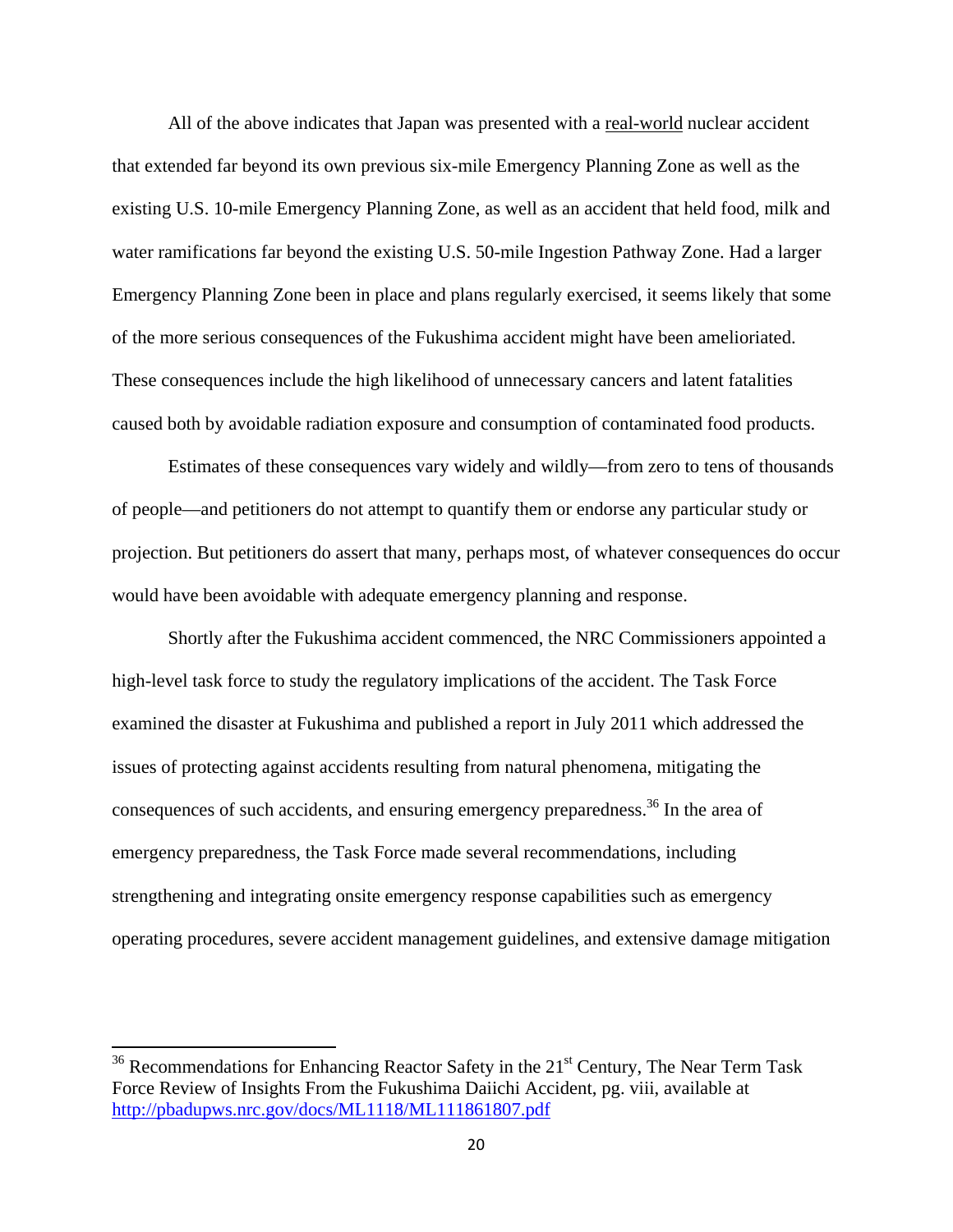guidelines.37 There was discussion of several recommendations that would strengthen on-site preparedness for emergencies involving a station blackout and/or multiple reactors.<sup>38</sup> However, the task force failed to make any recommendations on improving emergency response capabilities or expanding EPZ size, despite the Task Force's acknowledgement that it was necessary to evacuate Japanese residents up to and beyond a 20-kilometer (12-mile) area around Fukushima.<sup>39</sup>

# *2. Real-World experience and improved understanding of severe accident risks at nuclear reactors*

The NRC's existing emergency planning regulations (and the NRC's decision in *Citizens Task Force of Chapel Hill)* are based primarily on experience gained by the Three Mile Island accident and on NRC reactor safety studies conducted from the 1950s through the 1970s (for example, WASH-1400 and NUREG-1150) and are encapsulated in NUREG-0396. More recently, in 2006, the NRC began the State-of-the-Art Reactor Consequence Analyses (SOARCA) project to re-evaluate the "realistic consequences of a severe reactor accident."40 An October 2010 draft of SOARCA indicates that 1,000 cancer fatalities could be expected within a 50-mile radius under certain conditions from an accident at Peach Bottom. This study, however, is essentially a "best case" scenario of a nuclear power plant accident and failed to take into consideration differing weather patterns and worst case scenario situations. Additionally, the figures on cancer deaths were largely based on the assumption that everyone would evacuate within 20 miles of a nuclear reactor—an unsupportable assumption given the current 10 mile

<sup>37</sup> Id. at 53

<sup>38</sup> Id. at 54

 $39$  Id. at 60

 $^{40}$  The SOARCA Process, updated Mar. 31, 2011, http://www.nrc.gov/aboutnrc/regulatory/research/soar/soarca-process.html.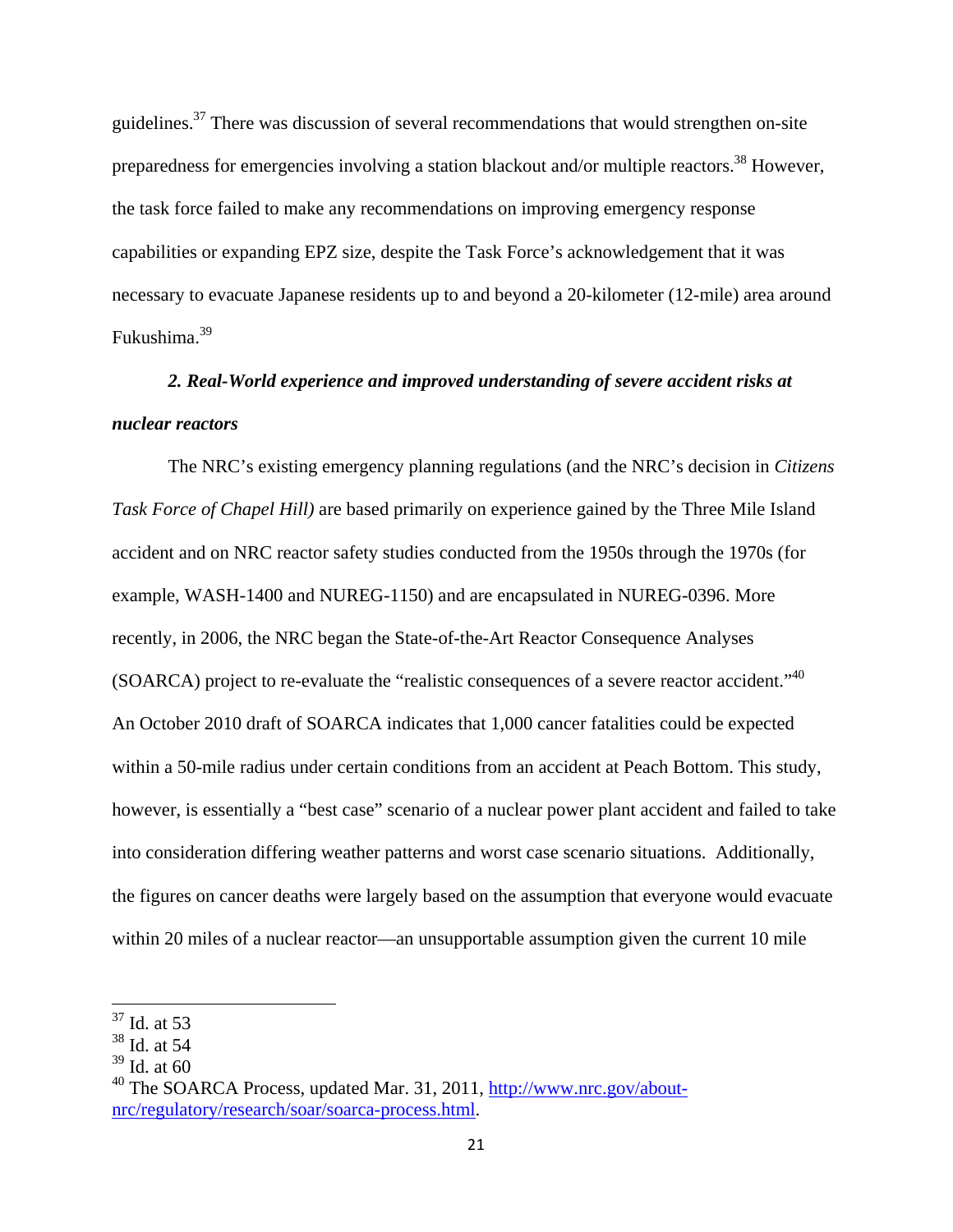Emergency Planning Zone. If not everyone could evacuate from the region in time, then cancer figures certainly would be increased. This indicates that the improved computer modeling and more sophisticated understanding of the progression of reactor accidents incorporated in SOARCA have not substantially changed outcomes—indeed, they may be more severe than previously believed depending on the scenario chosen. But real-world experience at Fukushima trumps the computer modeling of SOARCA in any case and has presented the world—and the NRC—with an actual accident that exceeds postulated scenarios.

In denying emergency planning petitions in *Citizens Task Force of Chapel Hill,* the NRC Commissioners relied on the studies that pre-date Fukushima and Chernobyl and also on an assertion that an accident scenario that could cause the most severe consequences would involve a fast-moving "small highly concentrated puff" of radiation. In the scenario described by the Commissioners (and in NUREG-0396) there would be no evacuation for 24 hours and people would shelter instead. The Commissioners stated this scenario brought about the largest number of casualties postulated under NUREG-0396, but that its probability was "near zero" and "the calculated consequences are greatly overestimated."

This position stated by the Commissioners is fundamentally flawed, as evidenced by the real-life accident at Fukushima. In fact, at Fukushima, the probability that most people within10 miles would not be evacuated within 24 hours turned out to be 100%, not "near zero." The probability that affected people outside 10 miles would not be evacuated was exactly 100%. And, at Fukushima, the "near-zero" probability of a "small highly concentrated puff" of radiation turned out to be days and weeks of massive sustained radiation releases.

Computer models, simulations, evaluations of projected scenarios—all can be useful tools in evaluating the relative risks of complex systems like nuclear reactors. They can even be useful—in the absence of real-world information—in establishing regulations. But they exist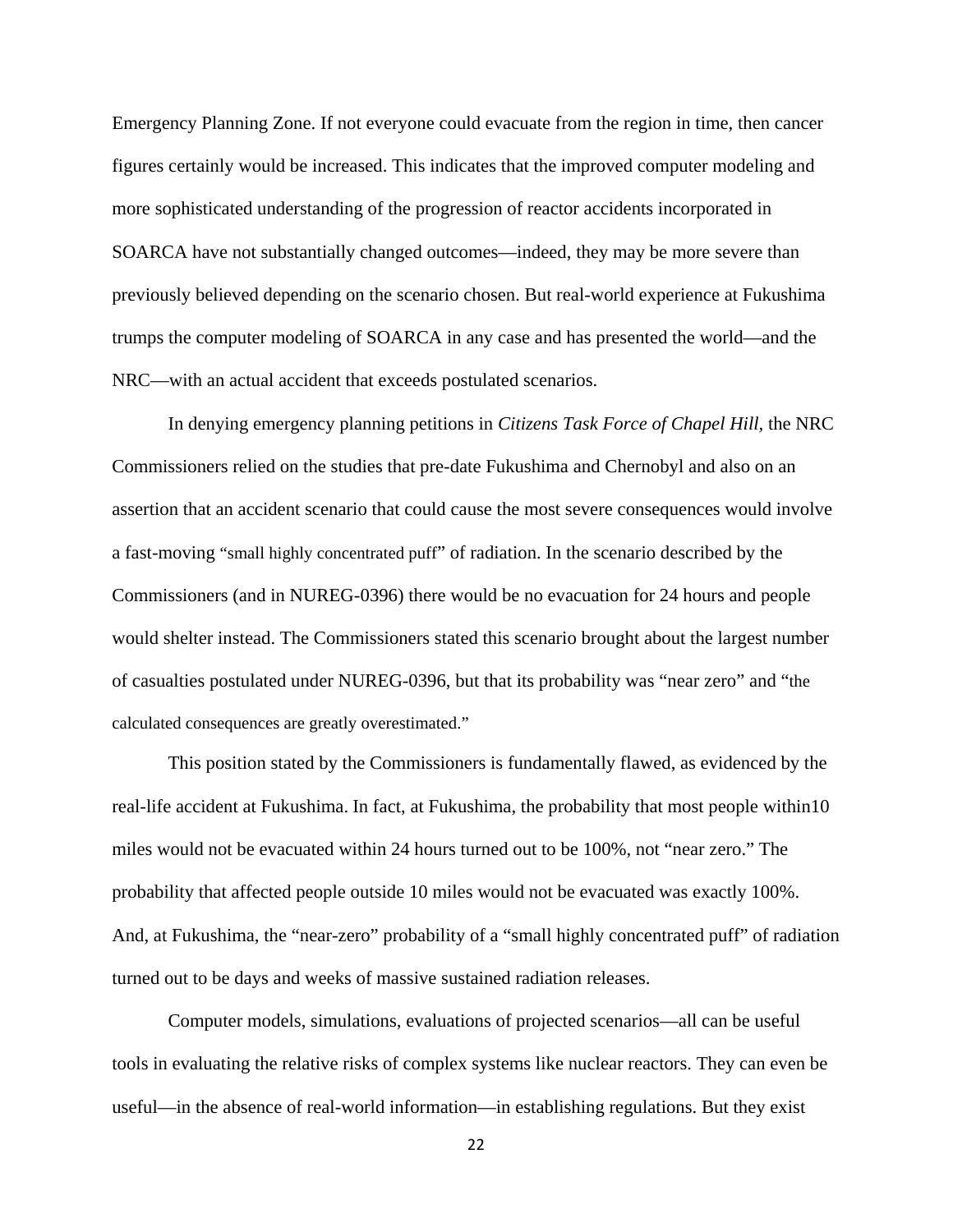primarily to generate postulated data in the absence of actual data—they are not a substitute for actual, real-world experience.<sup>41</sup>

In the case of Fukushima, Tokyo Electric Power has acknowledged that fuel melted at three reactors and that molten fuel ruptured the reactor pressure vessel and penetrated the concrete basemat at Unit 1 at least.<sup>42</sup> And the accident at Fukushima resulted in sustained very large radiation releases over a period of weeks, and continuing releases—which on their own would spark public demands for evacuation in the U.S.--over many months. Most of the damage to populated areas was caused by two relatively short-lasting wind shifts that occurred during the several-week period of the highest releases. The heavily-contaminated area to the northwest of the Fukushima Daiichi site, for example, such as the town of Iitate about 40 kilometers (25 miles) from the plant, was caused by a wind shift on the day of March 15, four days after the

Simulation results can vary widely. For example, three simulations conducted by nongovernmental organizations came to conclusions that differ significantly from those that underpin NRC safety studies relied on for emergency planning purposes. A Physicians for Social Responsibility simulation at Braidwood predicted that 20,000 people could receive lethal doses of radiation and 200,000 people could suffer from radiation sickness. A Union of Concerned Scientists simulation at Indian Point concluded that 44,000 people could die as the result of a nuclear accident within a year, and 518,000 people could contract and die from cancer over time. After Fukushima, the Natural Resources Defense Council, in conjunction with Riverkeeper, took another look at the implications of a major accident at Indian Point. In addition to looking at the UCS figures, the NRDC used the U.S. Department of Defense computer model HPAC (Hazard Predication and Assessment Capability) to calculate resulting fallout from plumes. The study determined that releases from Indian Point would be similar to those at Fukushima, resulting in roughly a release of 8 percent of the core inventory. Three Indian Point source terms were calculated and it was determined that a gap release would be roughly 2/3 of Fukushima Daiichi, in-vessel severe core damage would be four to five times higher than Fukushima Daiichi, and vessel melt through would be nine times higher than Fukushima. The large disparity between these simulations and those conducted for NRC safety studies is a further indication that realworld experience, such as the Fukushima Daiichi accident, is more relevant and reliable for planning purposes than any simulations.

<sup>&</sup>lt;sup>42</sup>"The Evaluation Status of Reactor Core Damage at Fukushima Daiichi Nuclear Power Plant Units 1 to 3," Nov. 30, 2011. http://www.tepco.co.jp/en/nu/fukushimanp/images/handouts\_111130\_04-e.pdf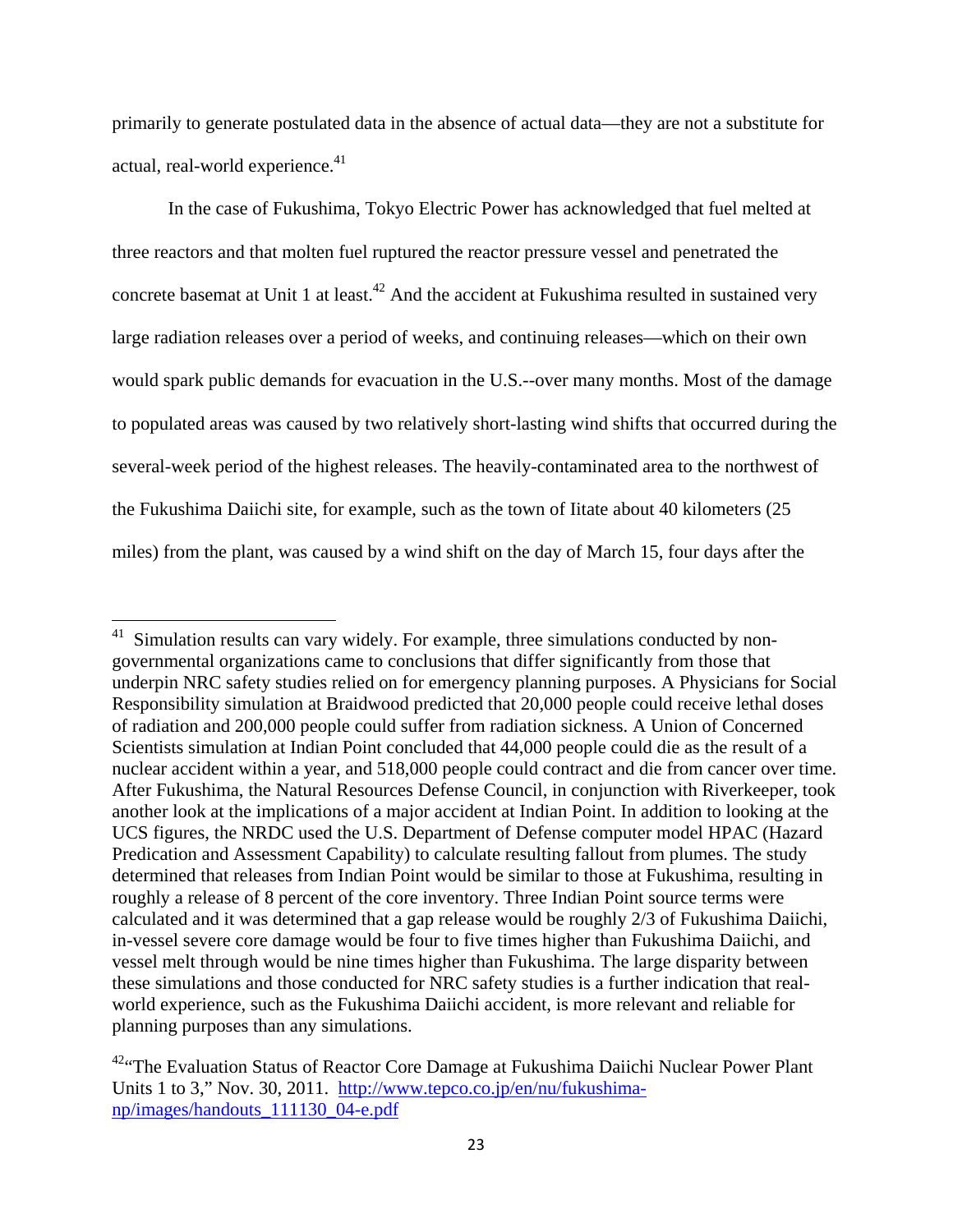onset of the accident, accompanied by rain and snow that forced the radiation to the ground.<sup>43</sup> Similarly, radioactive hotspots found well to the south of the Fukushima Daiichi site, 100 miles and more, were caused by a similar shift in the wind to the south from March 21-23.<sup>44</sup>

The Commissioners, in deciding *Citizens Task Force of Chapel Hill,* clearly did not contemplate a nuclear accident affecting multiple reactors and irradiated fuel pools at a single site. Nor did the Commissioners anticipate a nuclear disaster that resulted in extremely large sustained radioactive emissions over a period of several days, even weeks. In fairness, before March 2011, current petitioners did not anticipate such a scenario either. Yet that is exactly the reality that was presented by the Fukushima Daiichi accident in March 2011. These are facts, not hypothesis, not simulation. No reactor safety study, to the best of our knowledge, that ever has been published has attempted to analyze such a scenario. And it is clearly insufficient to rely upon computer models and simulations and safety studies when we have been presented with the actual fact of multiple meltdowns, fuel pool failures and sustained large radiation releases over long periods of time. NRC regulations must be grounded in reality, and certainly cannot ignore reality.

 The Commissioners decision in *Citizens Task Force of Chapel Hill* may have been defensible at the time, but it is not defensible now. Nor is simple reliance on hypothetical reactor safety studies when real world disaster has exploded across the world's television screens.

 The reality is that Japan evacuated an area already far larger than the NRC's 10 mile zone, and was forced belatedly, by extremely high radiation levels —and to its citizens' detriment—to expand that evacuation area more than twice as far as current NRC regulations

<sup>&</sup>lt;sup>43</sup> *The Radioactive Rains of March*, http://blogs.wsj.com/japanrealtime/2011/11/15/theradioactive-rains-of-march/?mod=WSJBlog&utm\_source=twitterfeed&utm\_medium=twitter, Wall Street Journal, November 15, 2011  $44$  Ibid.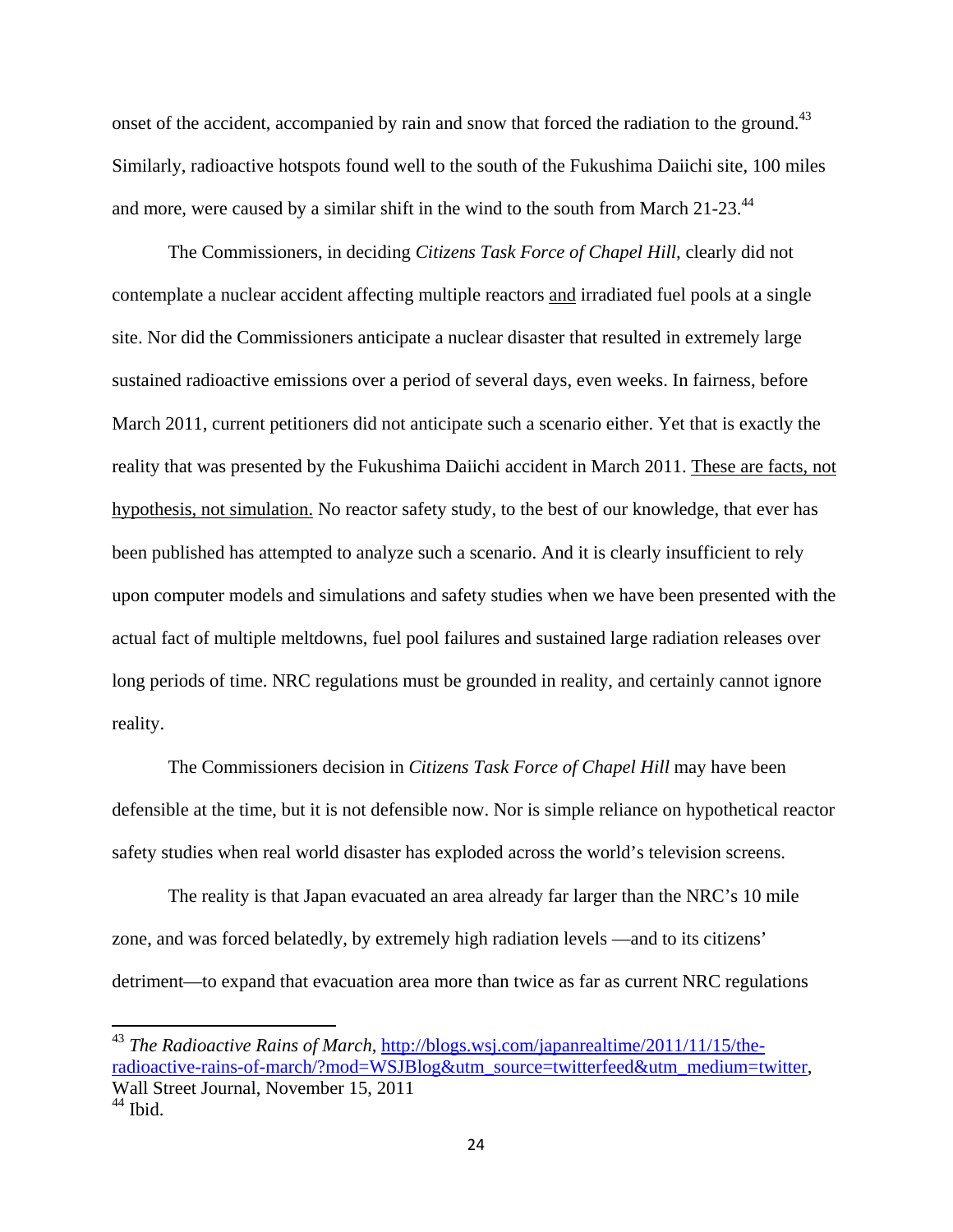require. Yet the area around Fukushima Daiichi, especially to the hard-hit area northwest of the site, is not heavily populated. Imagine the difficulties of using a 10 mile planning zone as the basis for a rapid expansion of the zone to 25 miles or more in a heavily urban area such as near Indian Point in New York, Limerick in Pennsylvania or many other existing reactor sites. Clearly, the NRC has not adequately imagined those difficulties to date. And, perhaps the NRC can imagine the public outcry in the United States if it evacuated those further away areas especially in highly-populated areas—as slowly as did Japan (or earlier, Ukraine, Belarus and Russia).

 Add to all that the fact that the wind blew the vast majority of the radiation released during the first week of the Fukushima Daiichi accident over the ocean and away from land had the wind been blowing in a different direction, could Japan have evacuated a large enough area fast enough? Would the U.S. be able to do so in a similar scenario? The answer to both questions is almost certainly no. And yet, this is real world data—the NRC cannot rely upon favorable wind patterns as an emergency response measure.

# *3. Real-World experience and improved understanding of severe accident risks at nuclear fuel pools*

Nuclear fuel pools pose a serious and dangerous threat to the populations surrounding nuclear plants. Accidents could cause widespread contamination of highly radioactive materials. When fuel rods in a nuclear reactor are "irradiated" or no longer usable, they are removed from the reactor core and replaced with new fuel rods.<sup>45</sup> However, these rods continue to generate heat for many years and are placed in pools of water to cool. In theory, this form of storage is

<sup>&</sup>lt;sup>45</sup> "Safer Storage of Spent Nuclear Fuel, The Problems with Spent Fuel Pools," last revised Mar. 24, 2011. http://www.ucsusa.org/nuclear\_power/nuclear\_power\_risk/safety/safer-storage-ofspent-fuel.html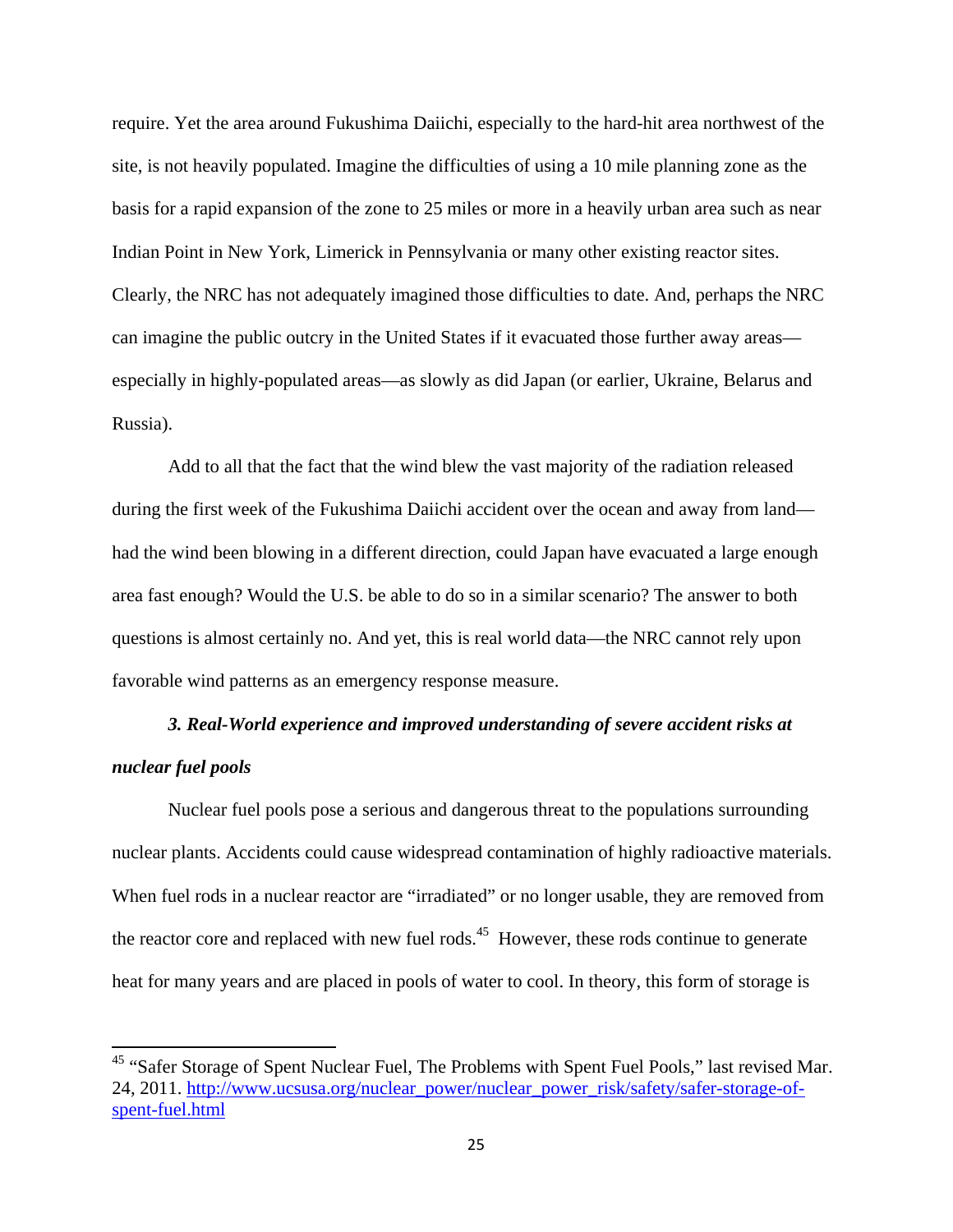meant to be temporary.<sup>46</sup> But, because offsite storage of irradiated fuel is currently unavailable, high density storage of this material has been permitted to occur.  $47$  These densely packed pools create a situation where cooling them could be incredibly difficult under accident conditions, as was the case at Fukushima Daiichi (where the pools were not as densely packed as is typically the case in the U.S.). In the case of a loss of water in the pool, convective air cooling would be relatively ineffective in such a "dense-packed" pool.<sup>48</sup> Irradiated fuel recently discharged from a reactor could heat up relatively rapidly to temperatures at which the zircaloy fuel cladding could catch fire and the fuel's volatile fission products, including 30-year half-life Cesium-137, would be released.<sup>49</sup> The fire could well spread to older irradiated fuel.<sup>50</sup> Radiation exposure would be significantly worse if there were to be an irradiated fuel pool accident in addition to a reactor accident. The irradiated fuel pools can hold 5 to 10 times more long lasting radioactive material than the reactor core.<sup>51</sup> The NRC has already stated that the effects of radiation could be felt as far away as 500 miles.<sup>52</sup> According to former Department of Energy official Robert Alvarez, nearly 40 percent of the radioactivity in U.S. irradiated fuel is cesium-137 (4.5 billion curies) —

  $^{46}$  Id.

<sup>&</sup>lt;sup>47</sup> Alvarez, Robert. "Reducing the Hazards from Stored Spent Power Reactor Fuel in the United States," http://www.ips-dc.org/reports/reducing the hazards from stored spent powerreactor\_fuel\_in\_the\_united\_states at pg. 2

 $48 \overline{\mathrm{Id}}$ .

 $^{49}$  Id.

 $50$  Id.

 $<sup>51</sup>$  Alvarez, Robert. "What about the Spent Fuel Pool," Bulletin of the Atomic Scientists, pg. 1,</sup> available at http://www.nirs.org/radwaste/atreactorstorage/alvarezarticle2002.pdf

<sup>&</sup>lt;sup>52</sup> Mason, Margie and Joe McDonald, "Risks from Radiation Low in Japan but Panic High," Mar. 17, 2011, http://www.washingtonpost.com/wp-

dyn/content/article/2011/03/17/AR2011031701214.html (The figure is derived from a study issued in 2000 by the NRC regarding a hypothetical event).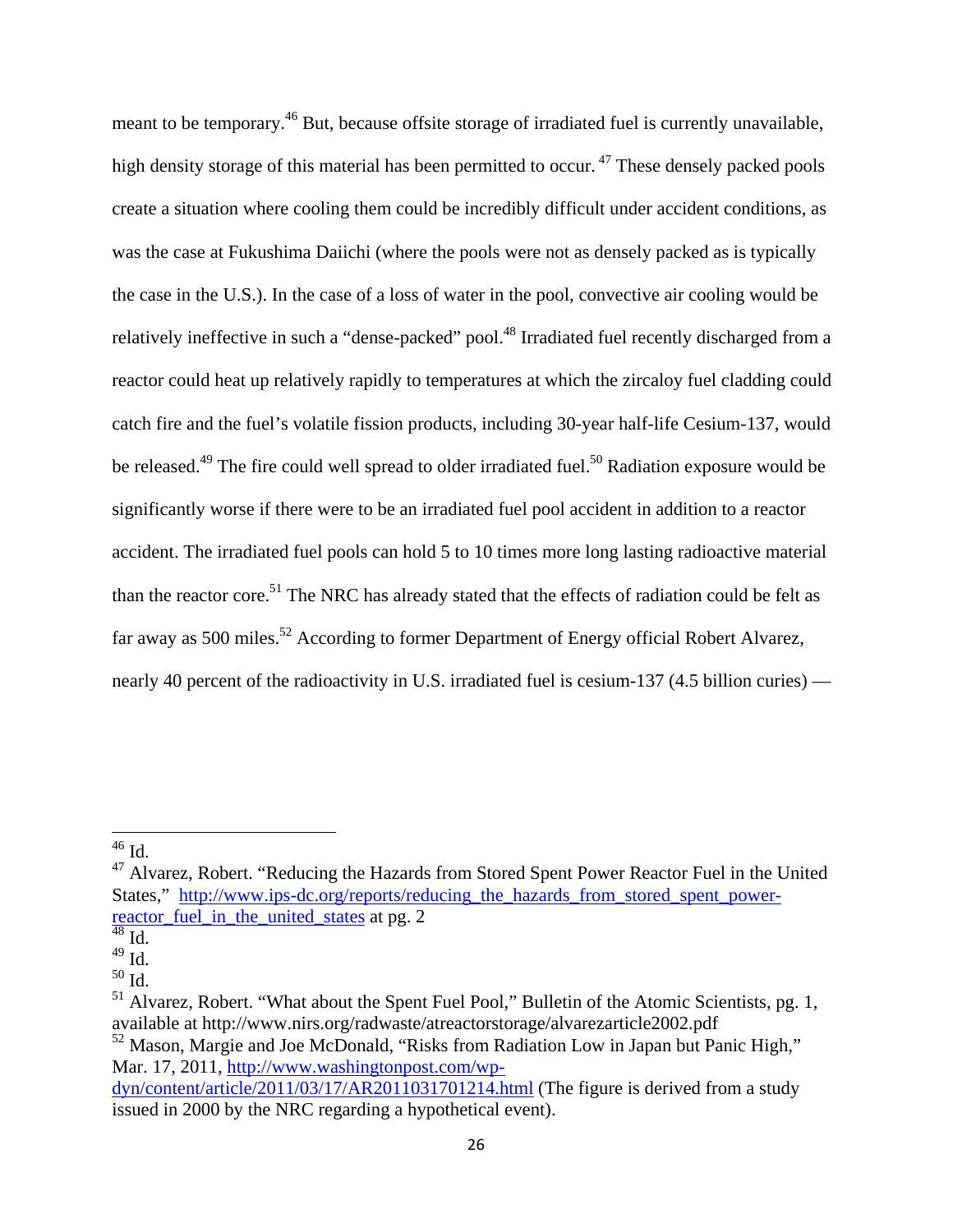roughly 20 times more than released from all atmospheric nuclear weapons tests. U.S. irradiated pools hold about 15-30 times more cesium-137 than the Chernobyl accident released.<sup>53</sup>

The long-term land-contamination consequences of such an event could be significantly worse than those from Chernobyl. Aside from concerns associated with the dense packing of a pool, the pools themselves are located outside of the primary containment which is designed to keep radiation which is released during an emergency event from escaping in to the environment.<sup>54</sup> Because they are outside of the primary containment structure, they are more vulnerable than the core to natural disasters and terrorist attacks.

At Fukushima, the fuel pool at Unit 3 was essentially destroyed by the explosion that also devastated that unit's reactor building. Video of the fuel pool shows no evidence of intact fuel rods—the presumption is that these rods were thrown out and perhaps vaporized in the explosion.<sup>55</sup> It is likely that small pieces of the fuel rods that once were in this pool have contributed to the creation of intensely-radioactive hotspots onsite as well as across north-central Japan.

The NRC Commissioners in deciding *Citizens Task Force of Chapel Hill* did not consider the effects of irradiated pool failure. Rather, the Commissioners examined containment and core failure as the main sources of severe accident consequences. Failing to address this serious and growing issue may not have been as flawed in the early 1990's, but given what is known about

 $53$  Alverez, Robert. "Spent Nuclear Fuel Pools in the U.S.: Reducing the Deadly Risks of Storage." http://www.ips-

dc.org/reports/spent\_nuclear\_fuel\_pools\_in\_the\_us\_reducing\_the\_deadly\_risks\_of\_storage 54 "Safer Storage," http://www.ucsusa.org/nuclear\_power/nuclear\_power\_risk/safety/saferstorage-of-spent-fuel.html

<sup>&</sup>lt;sup>55</sup> See, for example, this video uploaded to YouTube by NEI Magazine October 18, 2011, which appears to show few, if any, intact fuel rods in the Unit 3 fuel pool: http://www.youtube.com/watch?v=7qMi6azQCaE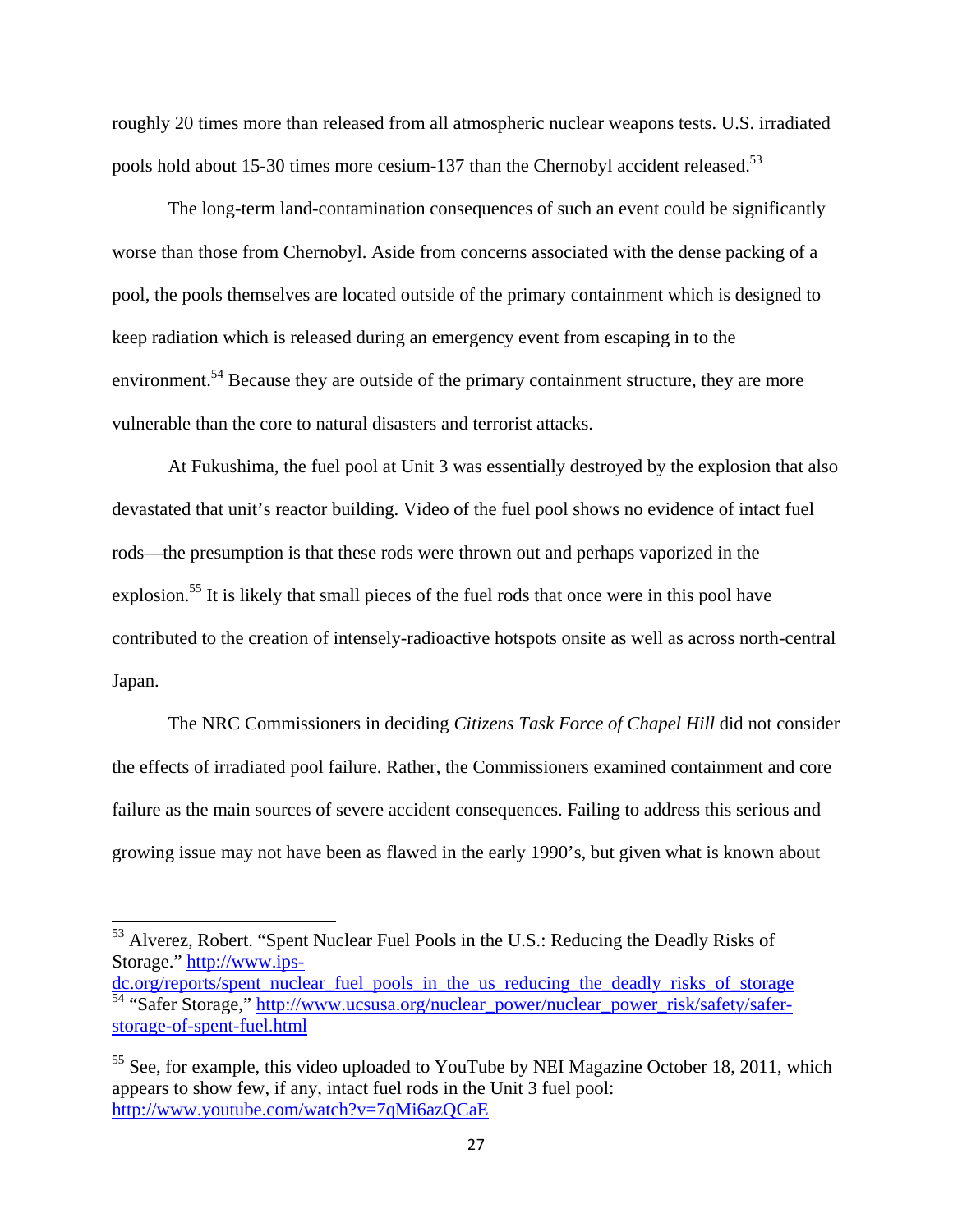the long term effects of irradiated fuel pools and how serious of a threat they are, continued failure to address these risks is now flawed.

#### *4. Particular problems associated with pressure suppression containments*

The failure of a pressure suppression containment can result in widespread radioactive contamination of areas surrounding nuclear plants. With the Three Mile Island accident, a hydrogen explosion caused sudden pressure to spike. While containment did not fail, if TMI had had a pressure suppression containment system, designed only to withstand overpressures of less than one atmosphere, then containment failure and large release of radioactive material would have been extremely likely.<sup>56</sup> With Chernobyl, which employed a weak containment using the pressure suppression concept, the containment did fail and the reactor's protective barriers were breached to such a degree that a significant part of the radioactive core was blown to the atmosphere. In Japan, hydrogen explosions occurred at (at least) three GE Mark I reactors using a pressure suppression system. NRC, and earlier, AEC safety officials have warned about the dangers of this containment concept for more than 40 years.

 The argument that an accident on a scale of Chernobyl cannot happen here was flawed, and after Fukushima, is even more flawed. There are 23 GE Mark I nuclear reactors—about onequarter of the nation's reactors--essentially identical to the reactors that were destroyed at Fukushima, that are operational in the United States.<sup>57</sup> This design has been subject to much scrutiny and criticism for its design flaws, specifically the fact that it is susceptible to explosion

<sup>&</sup>lt;sup>56</sup> Lyman, Edwin. "Thirty Years After TMI: Five Continuing Vulnerabilities." Mar. 23, 2009, http://www.thebulletin.org/web-edition/features/thirty-years-after-tmi-five-continuingvulnerabilities

 $\frac{57}{2}$  Zeller, Tom. "Experts Had Long Criticized Potential Weakness in Design of Stricken Reactor," Mar. 15, 2011, http://www.nytimes.com/2011/03/16/world/asia/16contain.html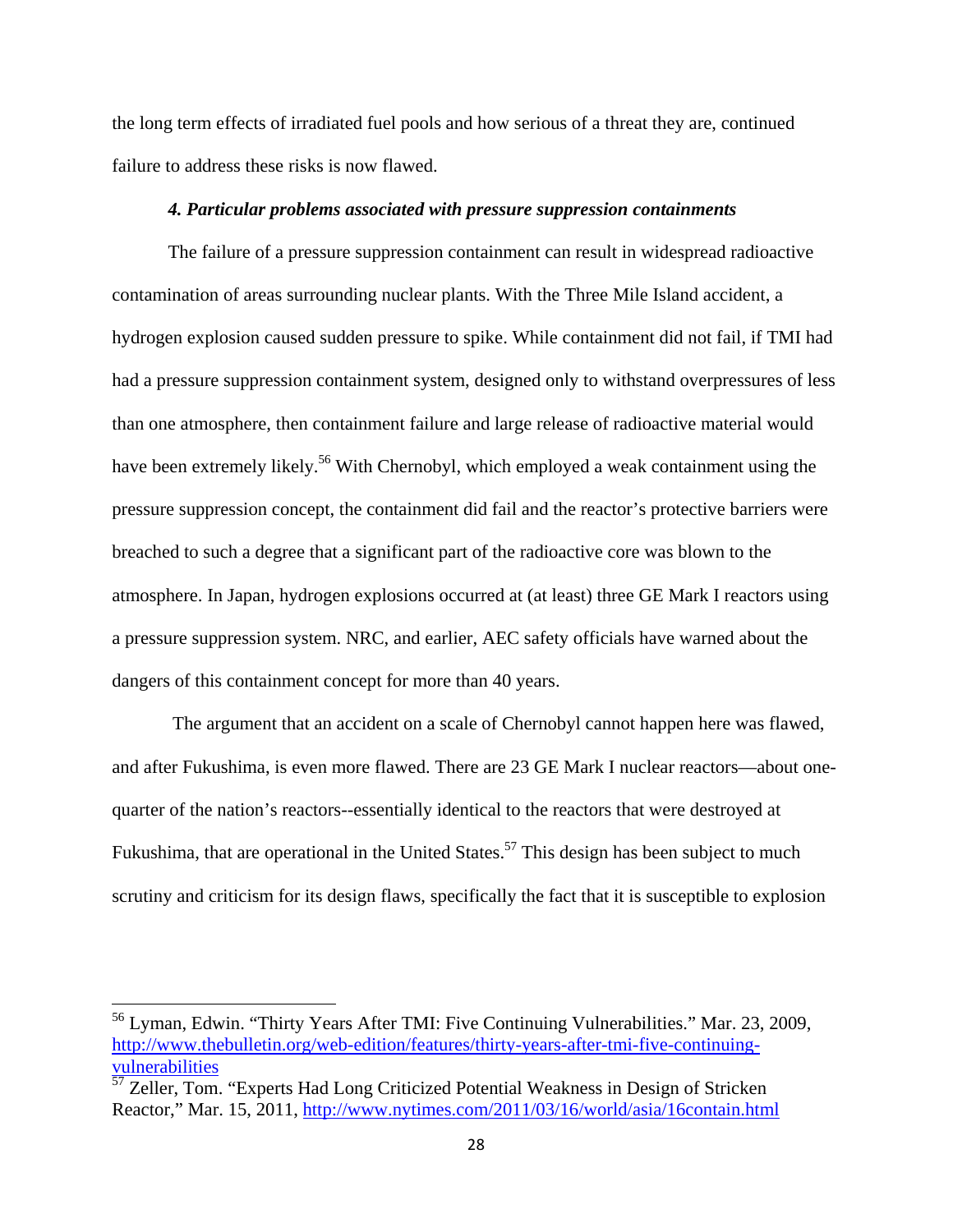and containment failure.<sup>58</sup> The NRC can no longer dismiss the reality of devastating nuclear accidents based on supposedly superior U.S. reactor designs.

Not only can the NRC no longer dismiss such accidents in the U.S., the NRC must instead assume that such accidents can occur in the U.S. and even, given the history of the nuclear age that large nuclear accidents are occurring at a much greater frequency than previously postulated, the NRC—at least for emergency planning purposes if nothing else—must assume that such accidents will occur in the U.S.

#### **5***. Improved understanding of the health effects of radiation*

There is no "safe" dose of radiation, and as such the consideration of the effects of release of radiation should be given greater consideration. The National Research Council of the National Academy of Sciences BIER VII Report in 2006 confirmed that any exposure to radiation – including background radiation – increases a person's risk of developing cancer.<sup>59</sup> This report obviously was published well after promulgation of the NRC's existing emergency planning regulations and its decision in *Citizens Task Force of Chapel Hill.* The greater understanding of the risks of radiation exposure revealed by BEIR VII must inform NRC regulations.

 For example, Japan has been criticized internationally for increasing its allowable radiation exposure levels for the general public twenty-fold from pre-Fukushima standards to 20 MilliSieverts/year (2 rems/year), apparently to avoid much larger evacuations/relocations than already undertaken.

<sup>58</sup> Atomic Energy Commission, Hanauer Report, available at: http://graphics8.nytimes.com/images/blogs/greeninc/hanauer.pdf

<sup>&</sup>lt;sup>59</sup> Lessons From Fukushima and Chernobyl for U.S. Public Health, Physicians for Social Responsibility, Spring 2011. http://www.psr.org/assets/pdfs/fukushima-and-chernobyl.pdf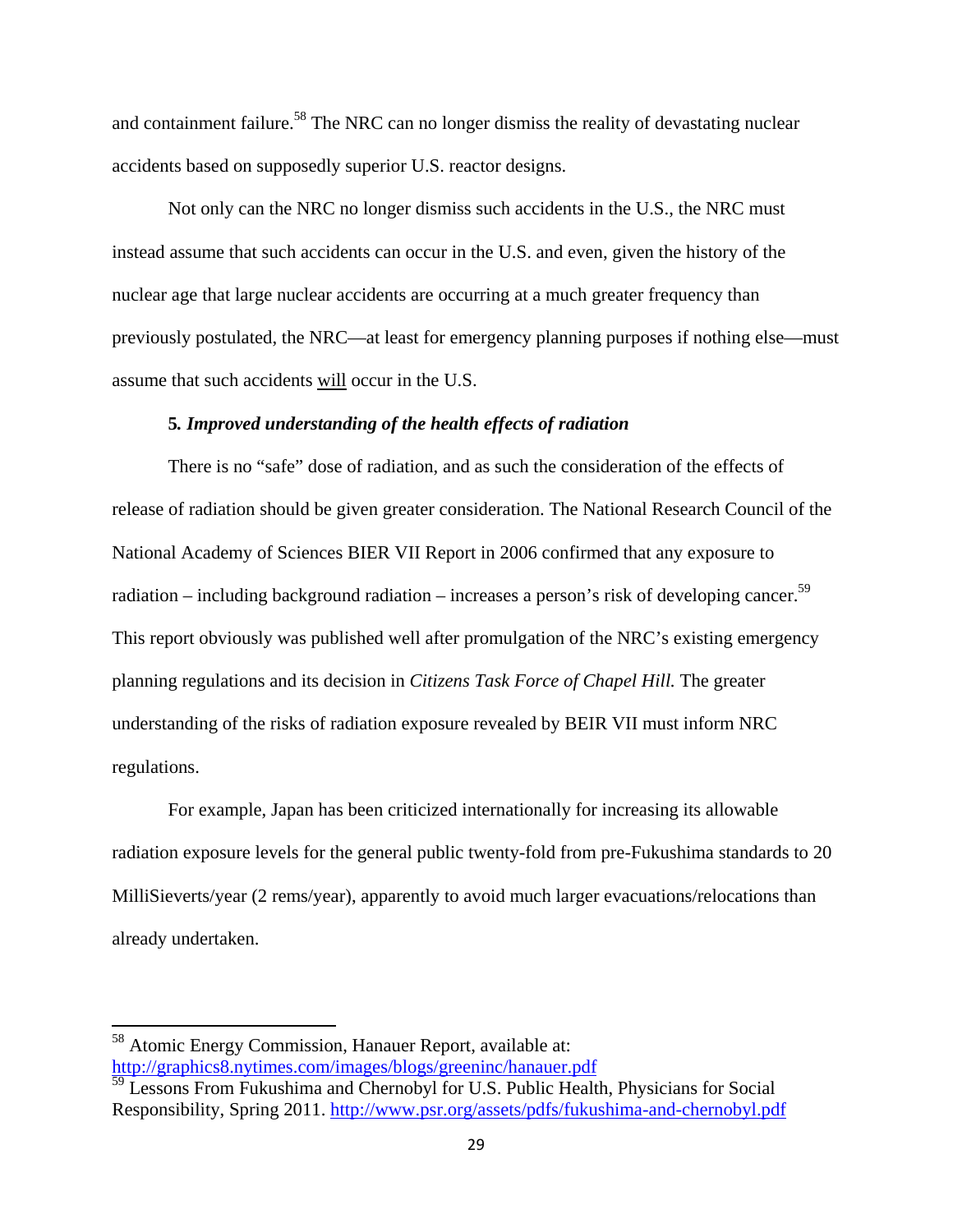Even so, this 2 rems/year level is considerably lower than the Protective Action Guide (PAG) referred to by the NRC Commissioners in *Citizens Task Force of Chapel Hill* of an emergency response goal of preventing exposure to 5 rems/year. Given BEIR VII, this exposure level is hopelessly outdated and indefensible.

 For example, BEIR VII clarifies that women and children are much more susceptible to radiation exposure than the "average man."60 Indeed, according to BEIR VII, exposure to 2 rads in a single year (roughly equivalent to the new Japanese standard of 20 MilliSieverts or 2 rems in one year) will cause cancer in about 1 in 200 juvenile males, and the same exposure will cause 1 cancer in about 100 juvenile females.<sup>61</sup> Given the Linear No-Threshold model adopted by BEIR VII, the guideline of 5 rems would cause cancers at more than double those rates for children.<sup>62</sup>

 It is difficult to imagine any NRC appointee or employee successfully defending a policy in the aftermath of a nuclear accident in the U.S. that would allow a cancer rate among schoolchildren in the neighborhood of 1 in 50 to 1 in 100.<sup>63</sup> And, indeed, that must not be the NRC's policy. Emergency response planning must, of course, first be oriented toward preventing

 $60$  Biological Effects of Ionizing Radiation (BEIR) VII, Phase 2 report, "Health Risks from Exposure to Low Levels of Ionizing Radiation" Table 12D-3 on pg. 312, Published by the National Academy Press in 2006, Washington D.C.

<sup>61</sup> BEIR VII, Phase 2 Report, Table 12D1-12D2, pg. 311. BEIR VII, page 311, Tables 12D-1 (incidence) and 12D-2 provides conclusions on the exposure of various age groups to .1Gy of radiation, reported per 100,000 exposed. Because of the clear difference in gender response to radiation, NIRS finds it important to report the findings for both males and females. The most vulnerable require the greatest protection, so we report the numbers for the youngest, most vulnerable age group, adjusted for the 20 mSv comparison.

<sup>&</sup>lt;sup>62</sup> Id. Note that subsequently issued PAGs have not offered any increased public protection.

<sup>&</sup>lt;sup>63</sup> Of course, if people did not evacuate and remained in such a contaminated zone, they would be at proportionately higher risk. At 5 rads/year over a five year period, the risk would be on the order of an unimaginable 1 cancer in 20 young girls.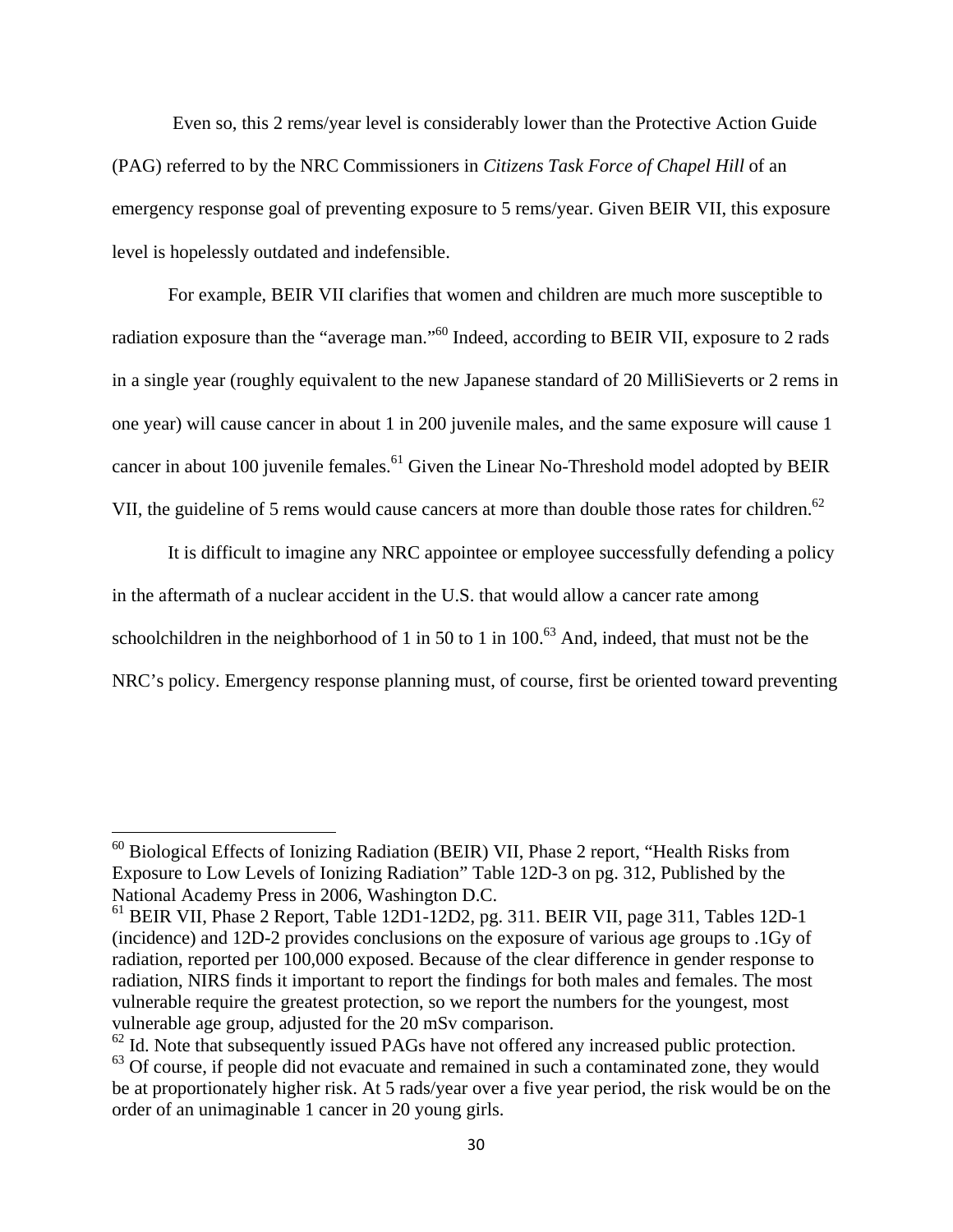Rather than allowing unacceptably high radiation exposures, the NRC and licensees must recognize that their emergency response programs must be designed to protect not only against radiation levels that would cause acute effects, but also radiation levels that would exceed annual exposure limits—in real-life, the American public simply will not allow otherwise. Petitioners believe allowable annual exposures under NRC and EPA regulations already are too high, although we are not challenging those with this petition. But a government policy that implicitly states, as do NRC's existing emergency planning regulations, that radiation exposure levels higher than normally allowable—by orders of magnitude—are acceptable under emergency conditions, is a government policy that is unsupportable and without basis in reality.

#### *6. Natural Disasters and Emergency Response Planning*

Natural disasters have become increasingly prevalent in recent years causing concerns for nuclear reactors that are susceptible to various weather phenomena and disasters. Before March 2011, few would have believed that a 9.0 earthquake and 40+ foot tsunami would strike the coast of Japan. And before August 2011, few would have believed that an earthquake would strike central Virginia resulting in ground motion acceleration about twice the design basis of a U.S. nuclear power plant. Yet both of these happened within six months of each other.

 From the horror of Hurricane Katrina in 2005 and the resultant devastation of a major American city (not to mention a complete failure of emergency evacuation and response plans) to Hurricane Irene in 2011 and the accompanying unprecedented flooding in the northern state of Vermont, natural phenomena are playing a much greater role in our lives than ever before. . Indeed, many have termed 2011 as the most damaging weather year ever for the United States.<sup>64</sup>

<sup>64</sup>*Billion dollar Weather Disasters of 2011 Break Record*, http://www.accuweather.com/en/weather-news/billion-dollar-weather-diaster-1/58914, December 13, 2011, accuweather.com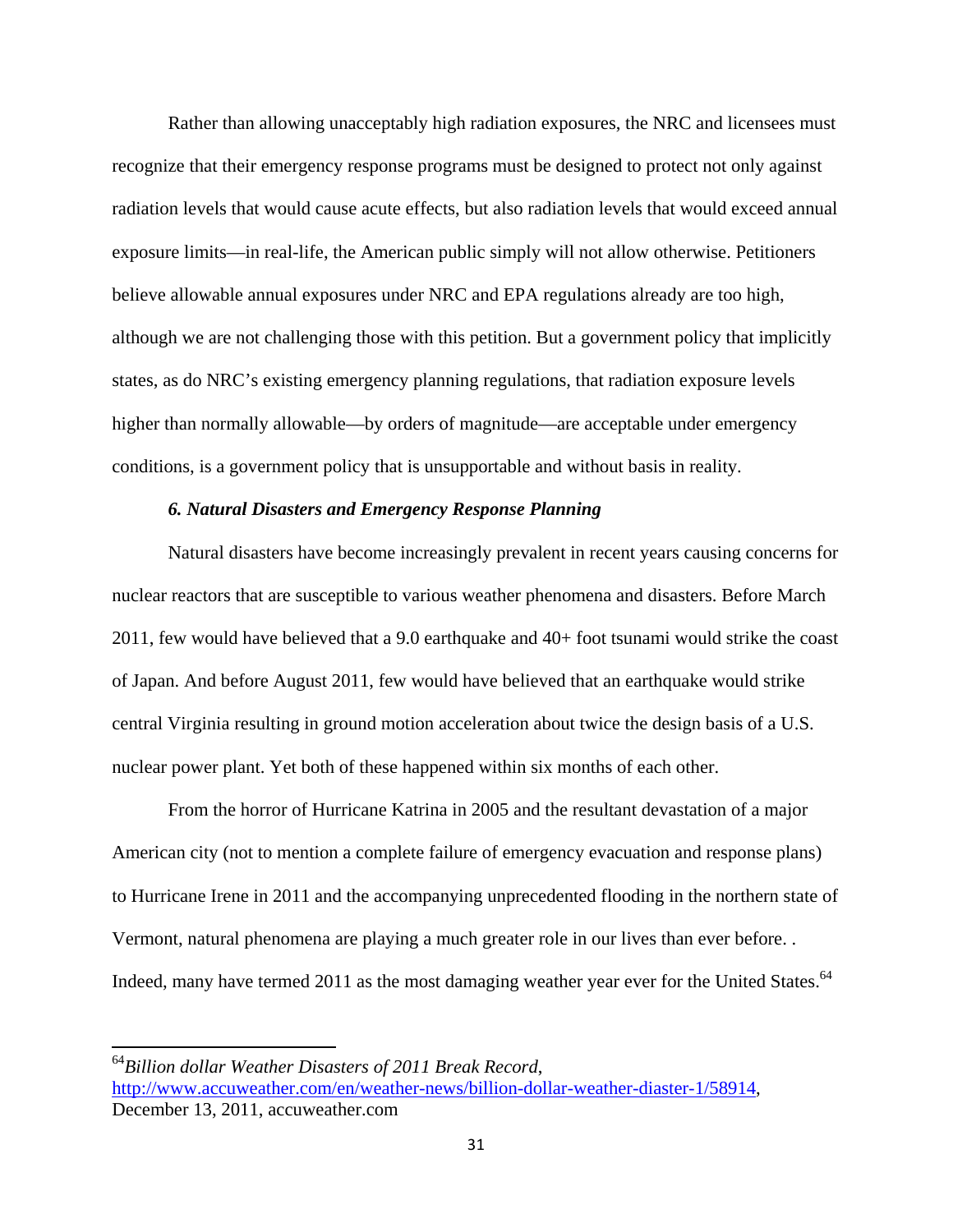Many, including petitioners, believe much—perhaps most—of this is due to the reality of climate change. If this is correct, "unprecedented" natural disasters will not only continue to occur, they will accelerate.

At Fukushima, the earthquake and tsunami initiated a nuclear accident. Hurricanes Katrina or Irene (or many others) would have greatly compromised evacuation had a nuclear emergency occurred concurrently. So could a tornado (during 2011, tornados caused loss of offsite power—the root cause of the Fukushima accident-- at the Browns Ferry and Surry nuclear reactors sites), wildfire (for example, a major wildfire threatened nuclear storage sites at Los Alamos National Laboratories during 2011), floods (a major flood on the Missouri River during 2011 threatened the Fort Calhoun and Cooper reactors in Nebraska and put evacuation routes under water) and other natural disasters.

Current NRC emergency planning regulations do not reflect that natural disasters can both cause nuclear accidents and/or may occur concurrently with nuclear accidents. In either event, natural disasters can greatly complicate the ability to evacuate a given area, or even to provide sufficient communication to assure sheltering or other protective actions within a given area.

Emergency response planning for nuclear facilities must incorporate regionally-relevant initiating and concurrent natural disasters as a regular part of emergency exercises, to assure the most effective possible emergency response in the event of a nuclear accident triggered by or complicated by a natural disaster. For this reason, we propose that every other emergency exercise include a scenario that includes a regionally-relevant initiating or concurrent natural disaster. By "regionally relevant" we mean that plans should be made and exercises undertaken for the type of natural disaster most likely to affect a given licensee site (for example,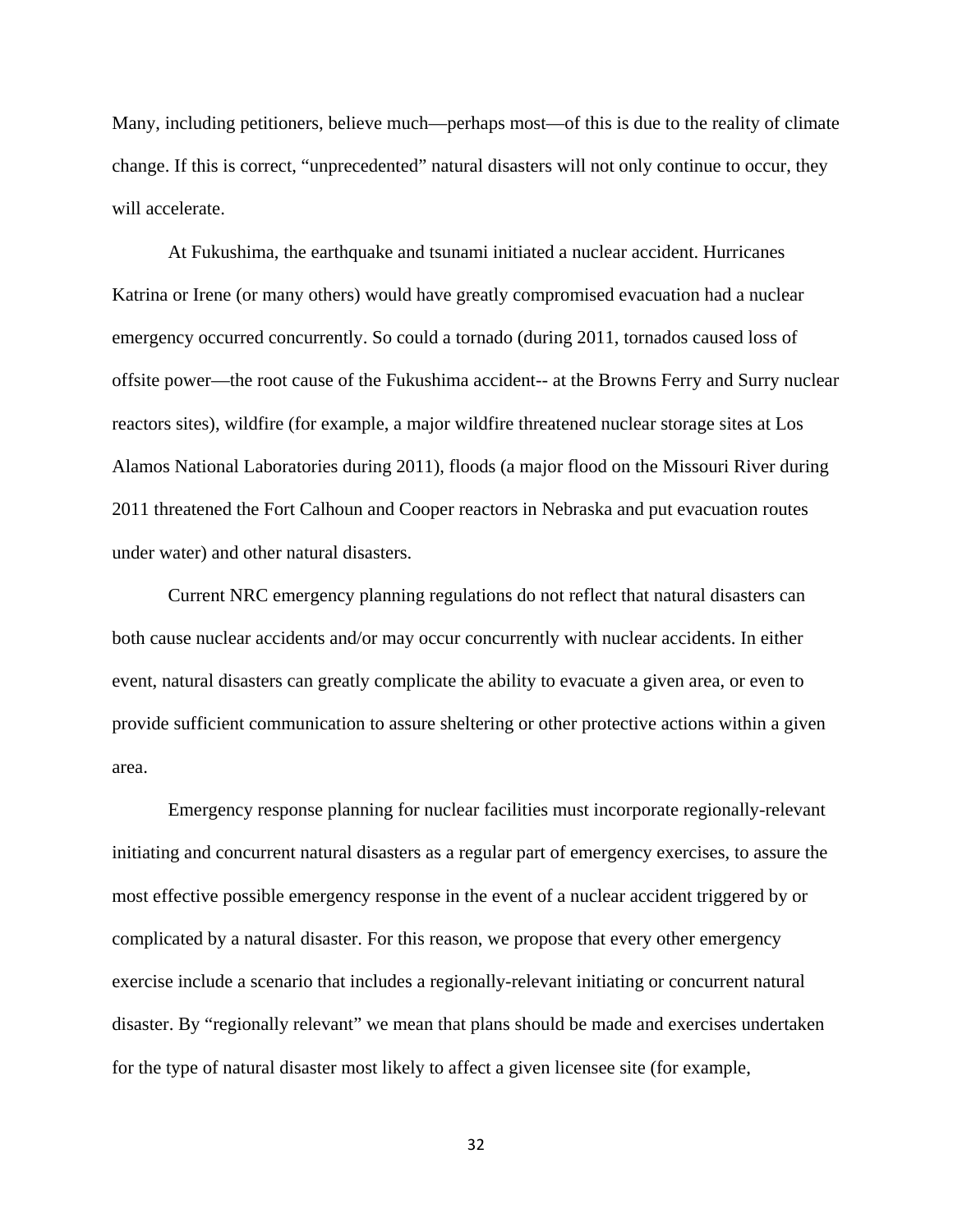earthquakes on the west coast, hurricanes in the southeast, etc.). However, for areas that may be affected by more than one type of natural disaster—for example, Midwest reactors could be affected by tornadoes and earthquakes along the New Madrid Fault; reactors over much of the country could be affected by hurricanes, tornadoes, ice storms, floods and earthquakes, all of which could cause extended loss of offsite power and meltdown—each exercise should include a different regionally relevant scenario.

# **V. PROPOSED UPGRADES TO EMERGENCY PLANNING STANDARDS.**

#### **A. Creation of a three-tiered Emergency Planning Zone.**

The NRC should amend 10 C.F.R.  $50.47(c)(2)$  to create a three-tiered emergency planning zone, including an expansion of the current 10 mile EPZ to include area within a 25 mile radius of a reactor site, establishing an emergency evacuation zone of a 50 mile radius within a reactor site, and expand the radius of the ingestion pathway to a 100 mile radius within a reactor site.

#### 1. **25 Mile Plume Exposure Pathway EPZ**

A Plume Exposure Pathway zone shall consist of an area about 25 miles (40 km) in radius. Within this zone, detailed plans must be developed to provide prompt and effective evacuation and other appropriate protective measures, including conducting of biannual full-scale emergency evacuation drills. Sirens will be installed within this zone to alert the population of the need for evacuation. Transportation for elderly, prison and school populations shall be provided within this zone. Emergency shelters shall be located outside of the 25-mile zone.

 This zone would be an expansion of the Plume Exposure Pathway EPZ which currently has a 10 mile radius limitation. It would provide no new requirements other than expansion of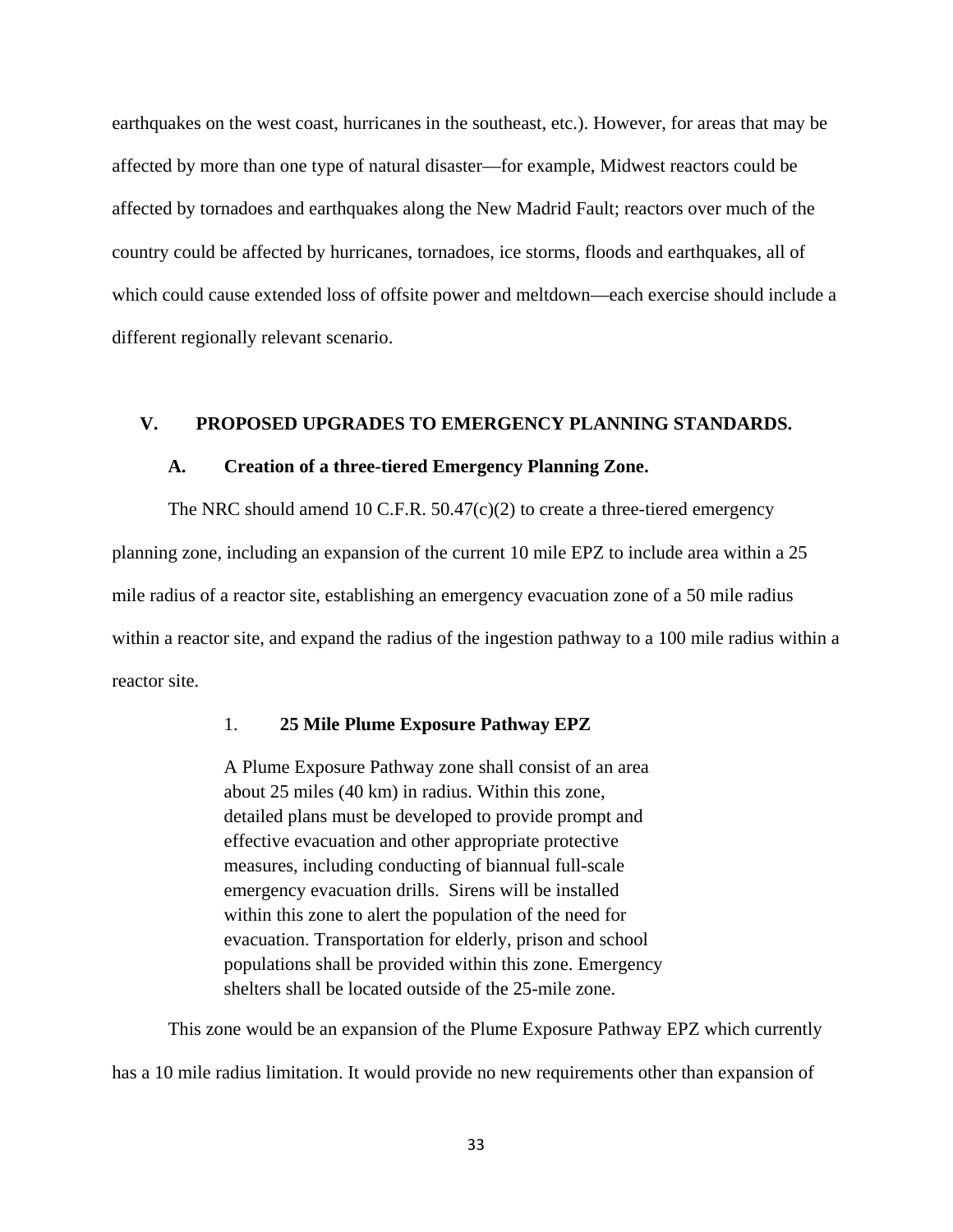the EPZ. The real-world accidents at Chernobyl and Fukushima demonstrate that the radiological effects from nuclear power plant disasters have far reaching effects—well beyond ten miles. The NRC's establishment of the 10 mile EPZ in 1980 may have been seen as appropriate and protective at the time; actual events have now supplanted it—it is manifestly inadequate to address the consequences of accidents that have, in fact, occurred.

Nor does a 10 mile EPZ, and the accompanying required emergency exercises within this zone, any longer provide a sufficient basis for an ad hoc evacuation beyond the zone. Delays in evacuation that occurred because of a lack of preparation in Ukraine and Belarus and Japan have had life-threatening consequences.

# **2.** 50 Mile Emergency Response Zone

The plume exposure pathway EPZ shall be about 50 miles in radius. Within this 50 mile zone, the licensee must identify evacuation routes for all residents within this zone and annually provide information to all residents within this zone about these routes and which they are supposed to take in the event of an emergency. The licensee must make basic pre-arrangements for potential transport of disabled/hospital/prison populations. Emergency centers for the public currently located less than 25 miles out shall be relocated to 25 miles or further out. Information shall be made available to the public within this zone through television, internet and radio alerts, text message notices, and other appropriate means of public communication.

 This would require measures be carried out between the new 25 mile Plume Exposure Pathway EPZ and a new Emergency Response Zone of about a 50 mile radius. Within this zone, the emergency evacuation requirements and biannual exercises of the Plume Exposure Pathway EPZ are not required. Rather, this new zone would provide a modest level of pre-planning that would enable rapid expansion of the 25 mile zone when necessary. Information regarding evacuation such as identification of evacuation routes and locations of emergency shelters in the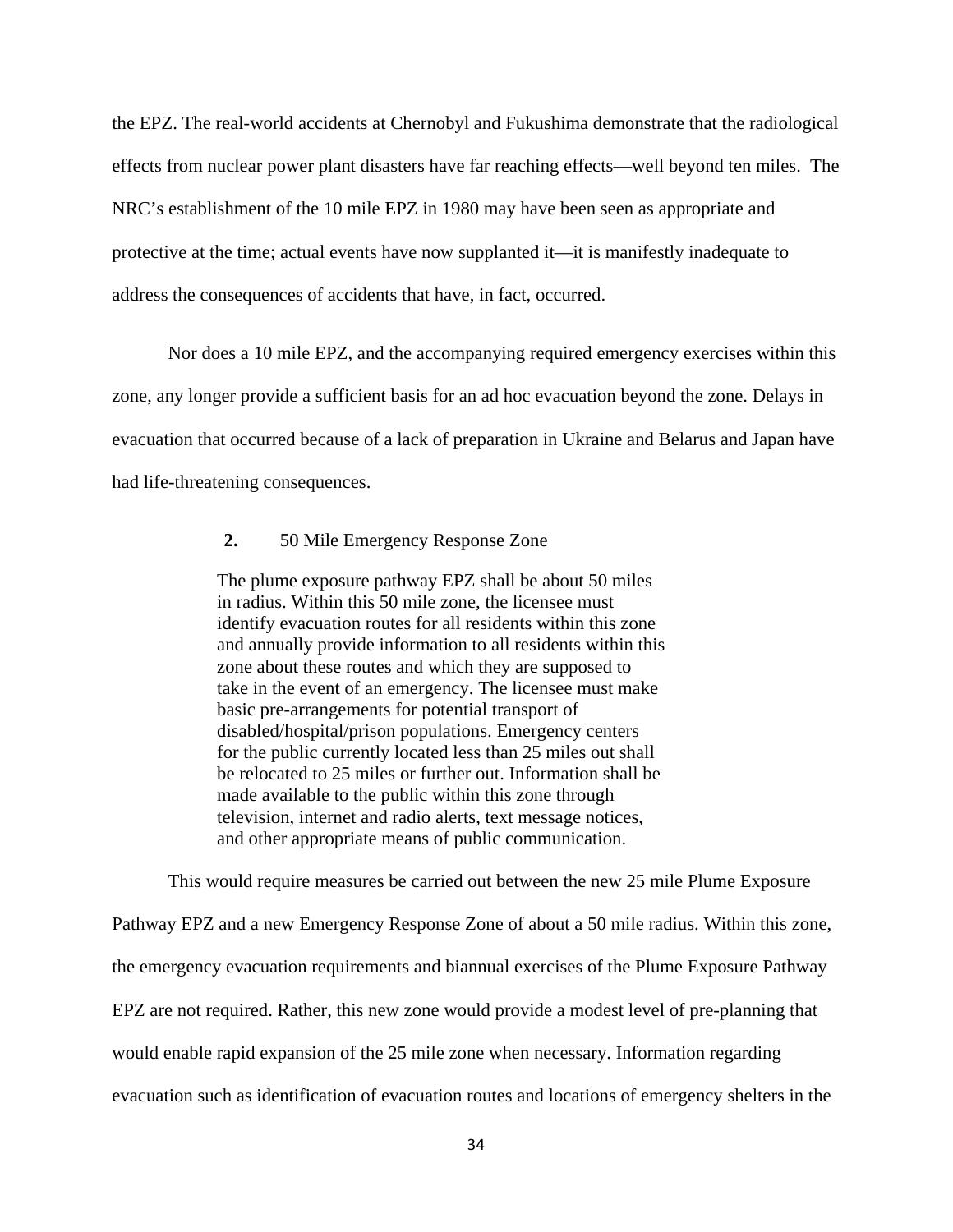event of a large scale disaster would be identified and would be provided to members of the public annually, and a limited number of other pre-arrangements would be made. Given the large scale of the evacuations at both Chernobyl and Fukushima, evacuation and/or other protective actions for populations beyond 25 miles of a nuclear accident site would be highly likely in the event of a serious nuclear accident.

3. 100 mile Ingestion Exposure Pathway Zone:

The ingestion pathway EPZ shall be about 100 miles in radius. In the event of a radioactive release, the deposition of radionuclides on crops, other vegetation, bodies of surface water and ground surfaces can occur. Measures will be implemented to protect the public from eating and drinking food and water that may be contaminated. Information shall be made available to the public within this zone through television and radio alerts, text message notices, and other appropriate means of public communication.

 The current Ingestion Exposure Pathway Zone exists to protect food, water and anything intended for human consumption within 50 miles of a nuclear power plant. However, the effects of radiation at Fukushima and Chernobyl have extended far beyond that 50 mile radius, as stated above. Given that radiation can, and does, have far-reaching effects on food on a large radius, the Ingestion Pathway EPZ should be expanded.

#### **Other Related Amendments to Enhance Emergency Planning:**

Amend 10 C.F.R. 50.47(b)(14) by adding: Within the emergency evacuation zone full scale drills and exercises will be conducted on a biannual basis. Every other exercise